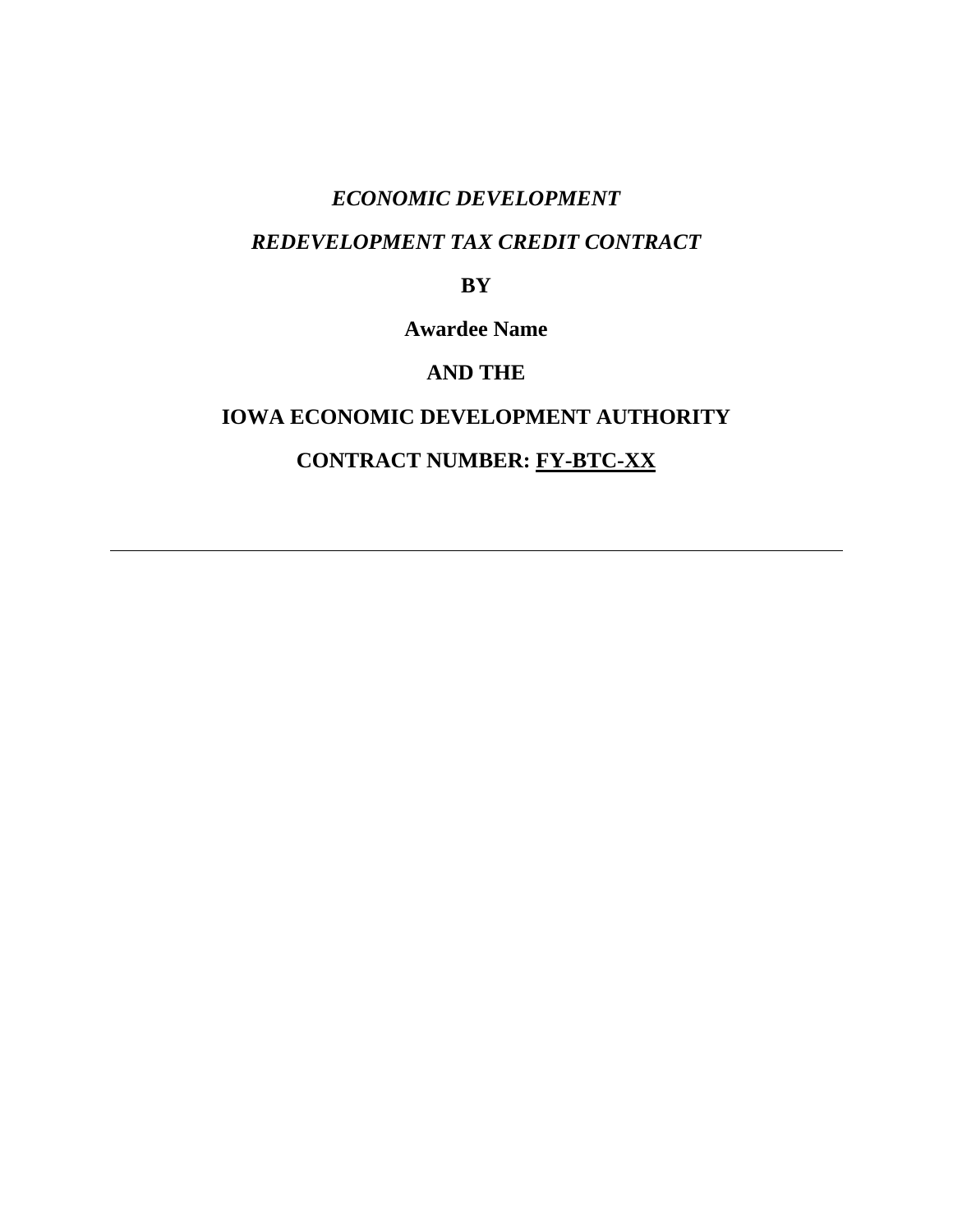# *TABLE OF CONTENTS*

|                                  | <b>ARTICLE 1:</b> Contract Duration                       |
|----------------------------------|-----------------------------------------------------------|
| <b>ARTICLE 2: Definitions</b>    |                                                           |
| <b>ARTICLE 3: Award Terms</b>    |                                                           |
| <b>ARTICLE 4:</b>                | <b>Conditions to Issuance of a Tax Credit Certificate</b> |
| <b>ARTICLE 5:</b>                | <b>Outstanding Tax Liabilities</b>                        |
| <b>ARTICLE 6:</b>                | <b>Covenants of the Recipient</b>                         |
| <b>ARTICLE 7:</b>                | <b>Default</b>                                            |
| <b>ARTICLE 8:</b>                | <b>Representations and Warranties</b>                     |
| <b>ARTICLE 9:</b>                | <b>Limitation of Liability</b>                            |
| <b>ARTICLE 10: Miscellaneous</b> |                                                           |

### **CONTRACT EXHIBITS**

| Exhibit A - | Recipient's Application (on file with IEDA) |
|-------------|---------------------------------------------|
| Exhibit B - | Description of the Project                  |
| Exhibit C - | Schedule of Claimed Expenses Form           |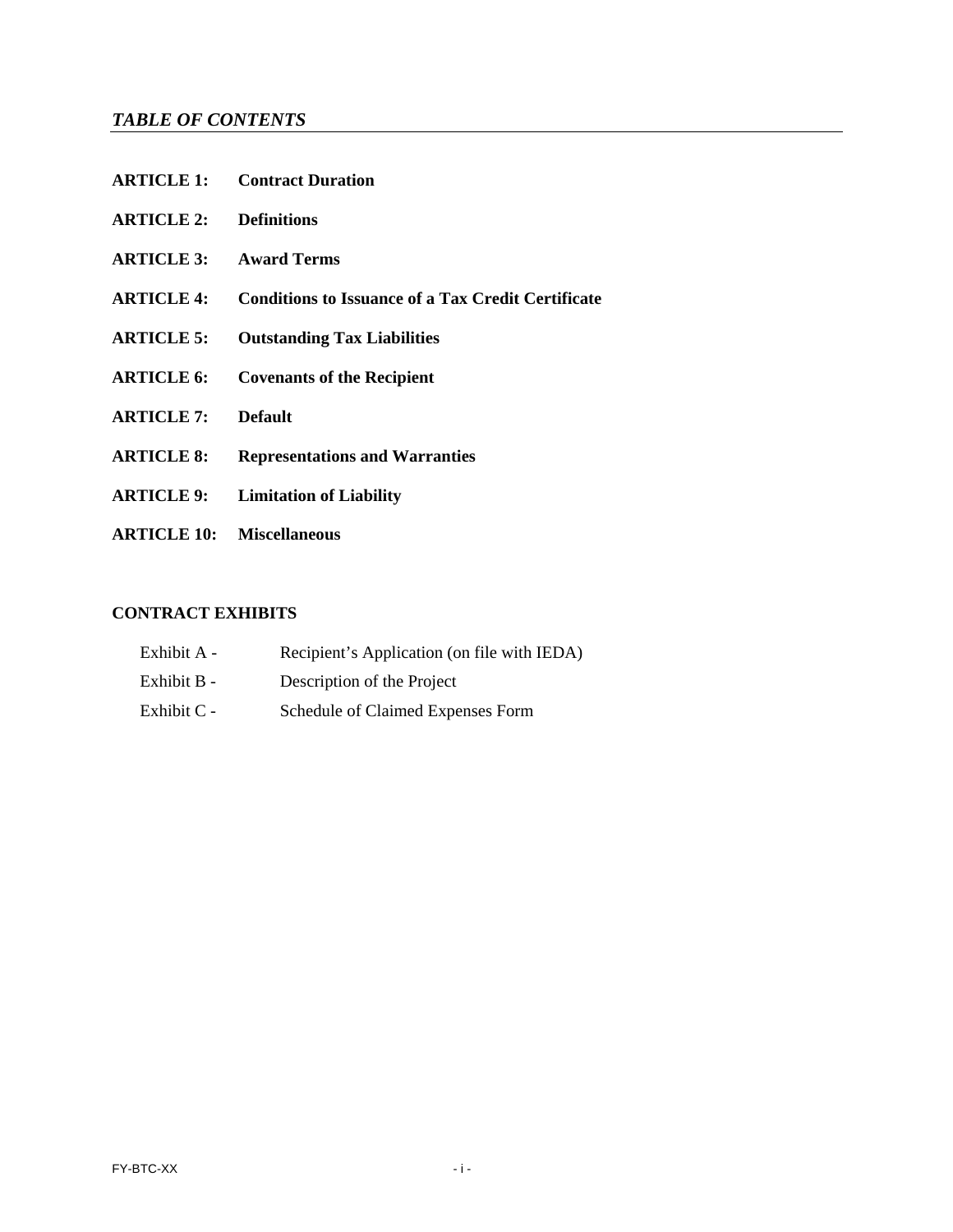# *ECONOMIC DEVELOPMENT REDEVELOPMENT TAX CREDIT CONTRACT*

| RECIPIENT(S):                | Awardee Name     |
|------------------------------|------------------|
| CONTRACT NUMBER:             | <b>FY-BTC-XX</b> |
| AWARD DATE:                  | 8/16/2013        |
| <b>MAXIMUM TAX BENEFITS:</b> | \$Max Award      |

This REDEVELOPMENT TAX CREDIT CONTRACT **(the "Contract")** is made as of the Contract Effective Date by the Iowa Economic Development Authority **("IEDA")**, 200 East Grand Avenue, Des Moines, IA 50309, and Awardee Name **("Recipient")**, Street Address, City State Zip.

WHEREAS, the Recipient submitted an application to IEDA requesting tax credits for its Project as more fully described in Exhibit B, Description of the Project (the "Project"); and

WHEREAS, the Iowa Economic Development Authority Board **("IEDA Board")** awarded the Recipient Tax Benefits for the Project pursuant to the Redevelopment Tax Credit Program described in Iowa Code section 15.293A; and

NOW THEREFORE, in consideration of the mutual promises contained herein and intending to be legally bound, the Recipient and IEDA agree to the following terms:

#### *ARTICLE 1: Contract Duration*

**1.1** This Contract shall be in effect on the Contract Effective Date and shall remain in effect until the occurrence of one of the following:

**(a) Through Final Contract Closeout by IEDA.** Until all the Recipient's obligations and liabilities under the Program and the Contract have been satisfied, as determined by IEDA in its sole discretion, and IEDA has provided the Recipient with a written Notice of Final Contract Closeout; or

**Termination by IEDA.** Until IEDA terminates the Contract, including but not limited to termination pursuant to Section 7.3 of the Contract; or

**(c) Termination or Reduction in Funding or Authority.** Termination of the Contract pursuant to Section 4.5(b) of the Contract; or

**(d) Mutual Written Agreement.** Upon mutual written agreement signed by the Recipient and IEDA.

#### *ARTICLE 2: Definitions*

The following terms apply to this Contract:

**2.1.** *"Award Date"* means the date first stated in this Contract and is the date the IEDA Board approved the Tax Benefits to the Recipient for the Project. Award Date is also the date IEDA and the Board registers the Project under Iowa Code section 15.293A(2)(a)(2) (Code Supplement 2011).

**2.2 "***Contract Effective Date"* means the latest date on the signature page of this Contract.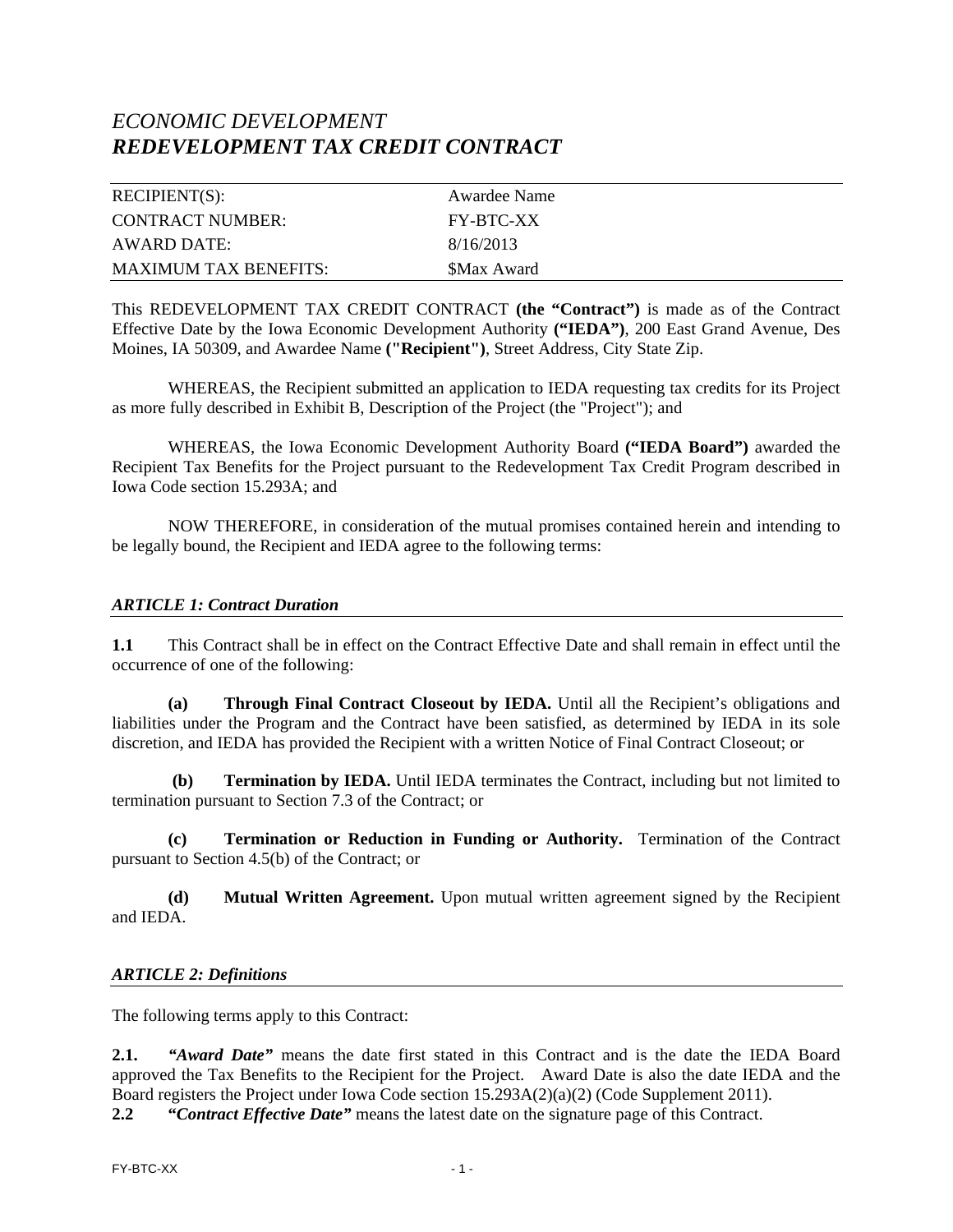**2.3** *"Contract End Date"* means the date stated in the Notice of Final Contract Closeout issued by IEDA pursuant to Section 1.1(a).

**2.4** *"Program"* means the Redevelopment Tax Credit program established by Iowa Code section 15.293A (Code Supplement 2011) and related appropriations and regulated by 261 Iowa Administrative Code chapter 65.

**2.5** *"Project"* means the description of the work and activities to be completed by the Recipient as outlined in Exhibit A, Recipient's Application and Exhibit B, Description of the Project. The Project is a qualifying redevelopment project, as defined by Iowa Code section 15.291(Code Supplement 2011).

**2.6** *"Project Completion Date"* means the date by which the Recipient must complete the Project. Unless granted an extension by IEDA and the Board, the Project Completion Date shall be 30 months from the Award Date.

**2.7** *"Project Completion Period"* means the period of time between Award Date and the Project Completion Date.

**2.8** *"Qualifying Investment"* means the purchase price, cleanup costs, or redevelopment costs that are: (i) directly related to the Project, (ii) incurred and paid after the Award Date, and (iii) not prohibited or disallowed by Section 3.5 of this Contract, other provisions of this Contract, the Program, or any other law.

**2.9** *"Recipient"* means one or more entities that have been approved for tax benefits by the IEDA Board as described on page 1 of this agreement.

**2.10** *"State Actors"* means: (i) IEDA; (ii) the Board; (iii) all Board members; (iv) the State of Iowa; and (v) all departments, divisions, agencies, sections, commissions, officers, members, employees, agents, attorneys, auditors, contractors, associates, and affiliates of IEDA, the Board, and the State of Iowa.

**2.11** *"Tax Benefits"* means the tax credits IEDA has awarded for this Project as detailed in Article 3.

## *ARTICLE 3: Award Terms*

**3.1 Total Tax Benefit.** The IEDA Board has approved Tax Benefits to the Recipient in an amount not to exceed \$Max Award. If there is more than one recipient IEDA will attempt to determine the amount of Qualifying Investment attributable to each recipient. The maximum Tax Benefits claimed by the Recipient shall not exceed [30, 24, 15, 12]% of the Qualifying Investment under Iowa Code section 15.293A(3) (Code Supplement 2011). In the event that a green designation is sought and those requirements are not met, the amount of the tax credit shall be that for which requirements have been met, to be determined solely by IEDA.

**3.2 Statutory and Regulatory Requirements.** The Recipient shall be bound to the requirements of and eligible for Tax Benefits described in Iowa Code sections 15.291 through 15.293A (Code Supplement 2014) and 261 Iowa Administrative Code chapter 65, related to the Program.

**3.3 Application to Future Tax Years.** Any tax credit in excess of the taxpayer's liability for the tax year may be credited to the tax liability for the following five years or until depleted, whichever comes first.

**3.4 Application to Prior Tax Years.** A tax credit shall not be carried back to a tax year prior to the tax year in which the taxpayer claims the tax credit.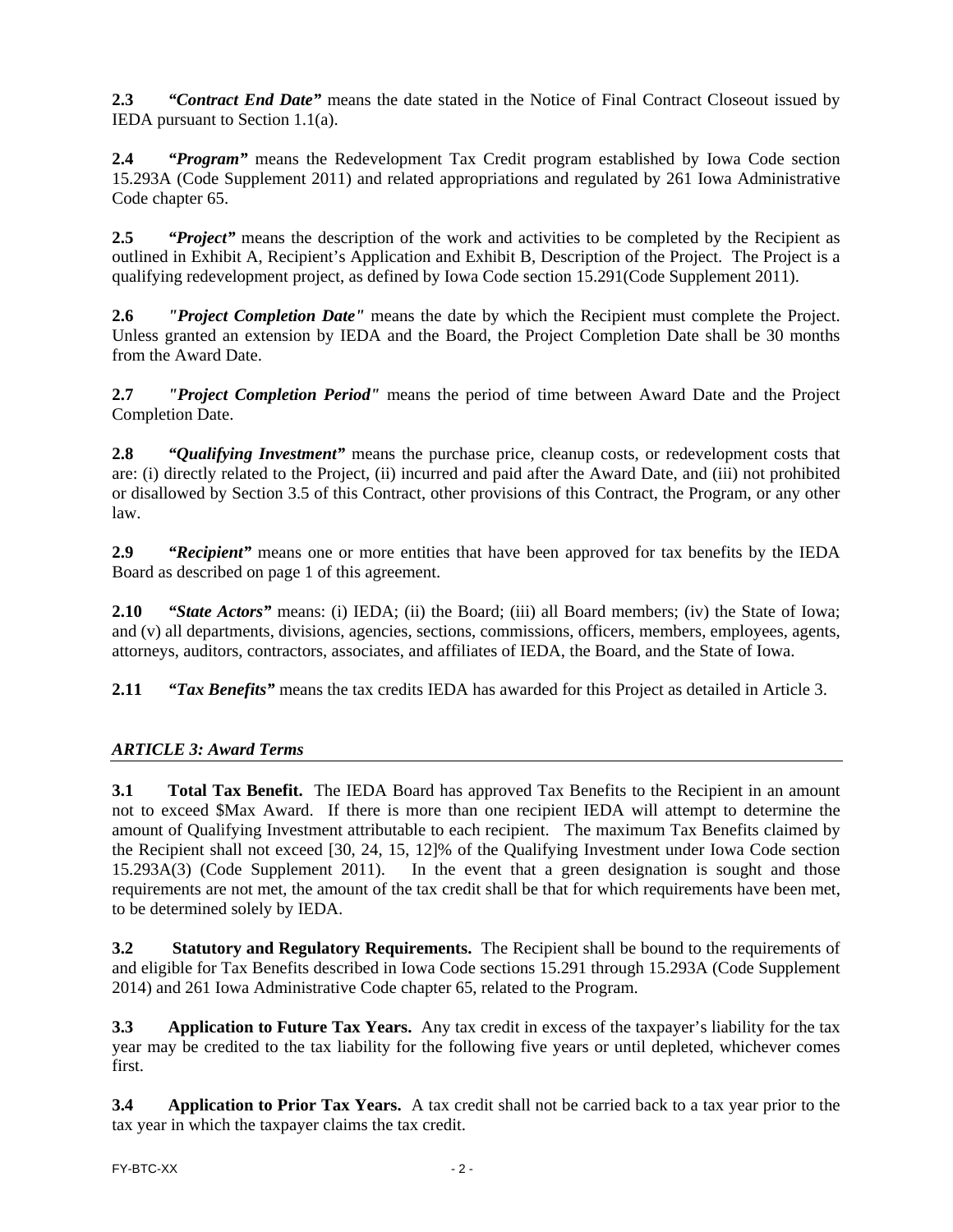**3.5 Limitations on Qualifying Investments.** Notwithstanding any other provision of this Contract to the contrary, the term "Qualifying Investments" as used in this Contract and under the Program shall be subject to the following restrictions:

**(a) No In-Kind Contributions.** In-kind contributions or in-kind expenditures to the Project or any other non-monetary transactions related to the Project shall not be claimed, included, allowed, or otherwise permitted as Qualifying Investment.

**(b) No Deferred Compensation or Payments.** Deferred, delayed, or future compensation or payments shall not be claimed, included, allowed, or otherwise permitted as Qualifying Investment. Qualifying Investment shall only include monetary transactions that are complete and final as of the date the Recipient submits the Schedule of Claimed Expenses as described in Section 4.4 of this Contract.

**(c) Arm's Length Transactions Only.** Qualifying Investment shall only include fair market value monetary payments from the Recipient to persons or entities that are not affiliated with or related to the Recipient. A person or entity shall be deemed "affiliated with or related to the Recipient" if one or more of the following is true:

(1) The person or entity that receives the payment directly or indirectly controls the Recipient; or

or

(2) The Recipient directly or indirectly controls the entity that receives the payment;

(3) The person or entity that receives the payment is an owner, member, shareholder, or partner of the Recipient or the person or entity that receives the payment otherwise directly or indirectly owns the Recipient in part or in whole; or

(4) The Recipient is an owner, member, shareholder, or partner of the business entity that receives the payment or the Recipient otherwise directly or indirectly owns, in part or in whole, the business entity that receives the payment.

**(d) Project Deadline.** All Qualifying Investment shall be deemed to have been made on the date the Project is completed. If the Project is completed more than 30 months after the Award Date, the Project shall not be eligible for any Tax Benefits under the Program or this Contract. IEDA with the approval of the Board may, solely in its discretion, provide additional time beyond the 30 months from the Award Date for the Recipient to complete the Project. However, IEDA shall not provide more than a total of 12 months additional time for the Project to be completed. **Failure to complete the Project within the timeline described in this Section 3.5(d) shall result in the Recipient receiving no Tax Benefits under the Program or this Contract.** 

**(e) No Prior Costs.** Any costs incurred and/or paid prior to the Award Date, regardless of whether such costs are related to the Project, shall not be claimed, included, allowed, or otherwise permitted as "Qualifying Investment."

**(f) Exclude Payments Made with Other Government Incentives.** Qualifying Investment shall not include any payments made from any funds received or originating from a city, county, local government, the State of Iowa, or the United State government (collectively **"Governmental Entities"**) or any agency, department, commission, board, division, or other entity of the Governmental Entities, regardless of whether such funds were received through a grant, loan, forgivable loan, tax credit, or any other incentive. Any payments described in this paragraph shall not be claimed, included, allowed, or otherwise permitted as Qualifying Investment.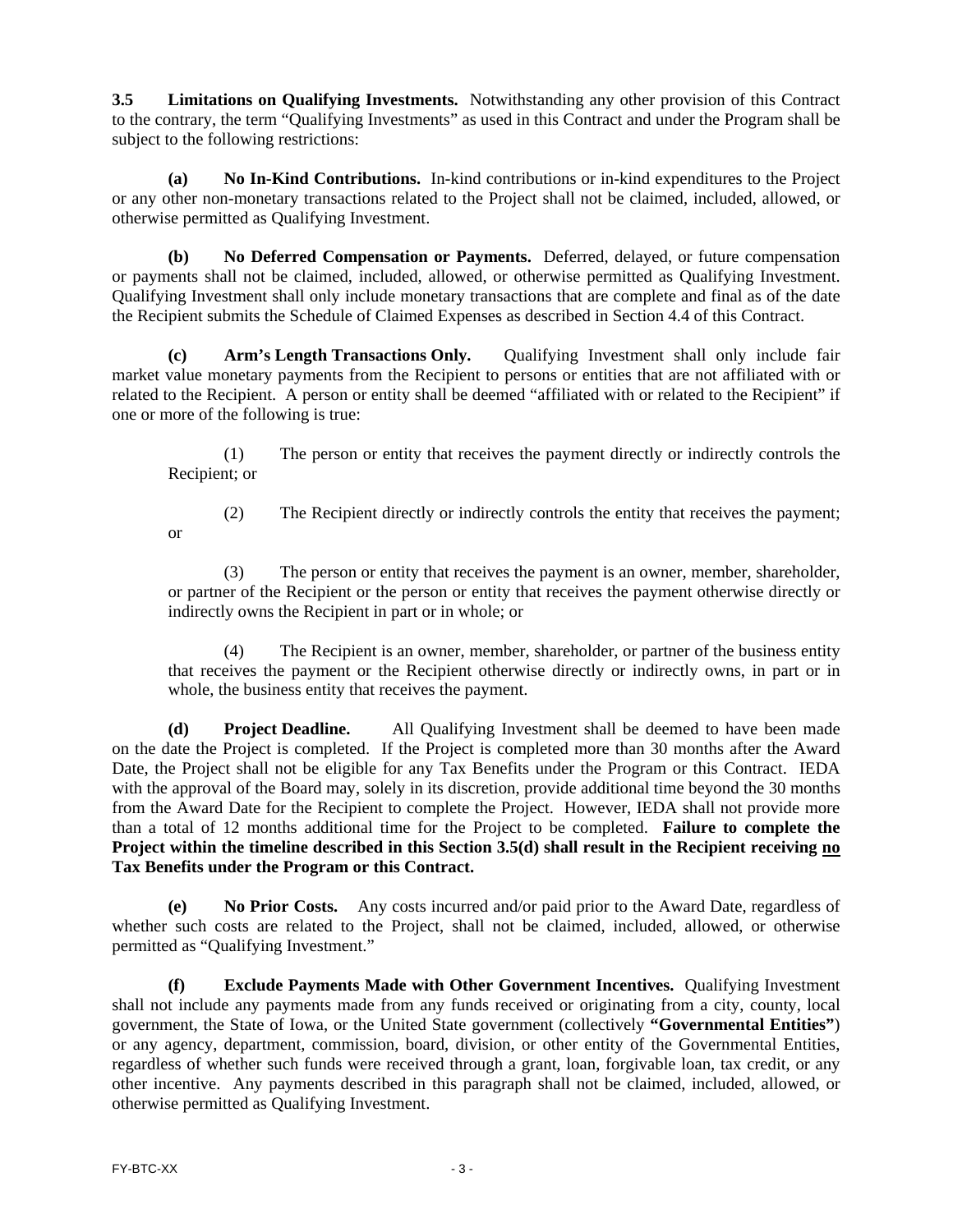**(g) Payments Submitted Exclusively for Incentives from the Program.** Any payment that: (i) the Recipient submits or will submit to the IEDA for Tax Benefits and (ii) the Recipient receives or will receive Tax Benefits under this Contract and the Program, shall not be claimed, included, allowed, or otherwise submitted, by any person or entity, to any Governmental Entity in order to claim or receive any grant, loan, forgivable loan, tax credit, or any other incentive. Any payment for which any person or entity previously received or will receive any grant, loan, forgivable loan, tax credit, or any other incentive from a Governmental Entity shall not be claimed, included, allowed, or otherwise permitted as Qualifying Investment.

**(h) No Inflated Payments or Kick Backs.** In addition to satisfying all the other restrictions and conditions contained in this Contract, all payments must be final and fully-paid in order to be Qualifying Investment. The Recipient shall not engage in, or enter into agreements or other arrangements with any other person or entity whereby the Recipient and/or a payee agrees to engage in, the following conduct:

(i) Reporting higher or inflated payments than actually received in order to receive additional Tax Benefits; or

(ii) Accepting inflated payments or payments greater than fair market value prior to the submission of the Schedule of Claimed Expenses (as described in Section 4.4 of this Contract) for the purpose of increasing the apparent Qualifying Investment, then repaying all or a portion of the payment to the Recipient, the Recipient's designee, or a person or entity affiliated with or related to the Recipient as defined in Section 3.4(c) of this Contract; or

(iii) Engaging in any other act or omission whereby the Recipient, a payee, the Recipient's designee, or a person or entity affiliated with or related to the Recipient as defined in Section 3.4(c) of this Contract misleads, deceives, or defrauds IEDA in order to obtain Tax Benefits to which the Recipient would not otherwise be entitled to under the Program or this Contract.

### *ARTICLE 4: Conditions to Issuance of a Tax Credit Certificate*

**4.1 Tax Credit Certificate Required to Claim Benefits***.* Recipient shall not claim the tax benefits described in Article 3 until IEDA has issued a Tax Credit Certificate for this Project.

**4.2 Issuance of Tax Credit Certificate.** Once IEDA determines the Recipient has satisfied all the conditions of this Contract and complied with all the rules and requirements of the Program and this Contract, IEDA will issue a Tax Credit Certificate to the Recipient for this Project.

**4.3 Conditions to Issuance of Tax Credit Certificate.** The obligation of IEDA to issue a Tax Credit Certificate shall be subject to the conditions precedent described in this Article 4 and the full execution of and compliance with this Contract and the Program.

**4.4 Documents Submitted.** IEDA shall have received each of the following documents, properly executed and completed, and approved by IEDA as to form and substance within 30 days of the Project Completion Date:

**(a)** *Schedule of Claimed Expenses and Supporting Documentation.* A completed Schedule of Claimed Expenses using the form described in Exhibit C, Schedule of Claimed Expenses form, of this Contract, as well as documentation to support and verify the expenses described therein. No other form shall be accepted by IEDA.

**(b)** *Third-Party Auditor's Report***.** An auditor's report including but not limited to Claimed Expenses contained in "Exhibit C, Schedule of Claimed Expenses" form prepared by an independent certified public accountant that is licensed in the State of Iowa. The auditor's report must be completed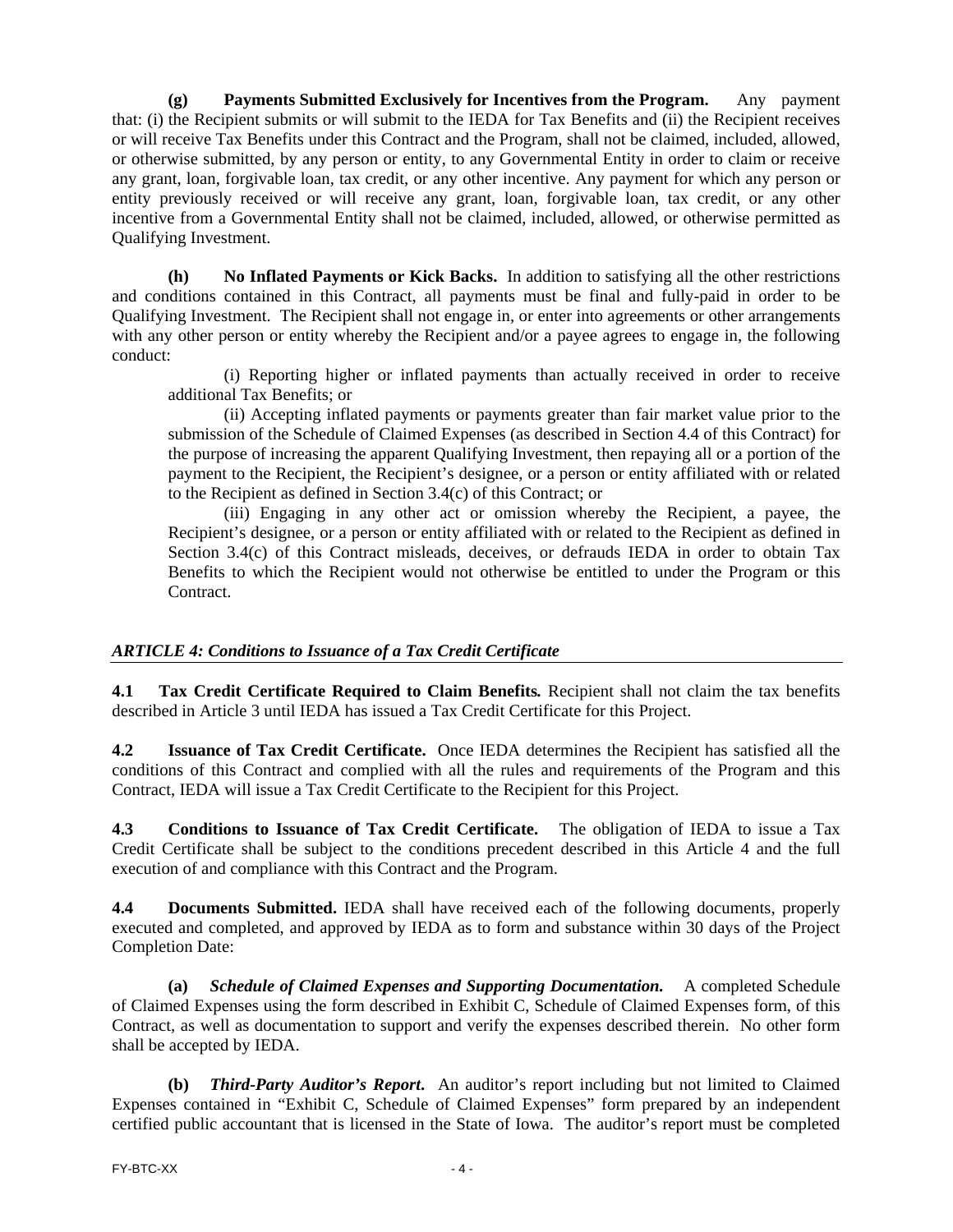pursuant to Generally Accepted Accounting Principles (GAAP) and comply with any additional requirements of or requests by IEDA.

**(c)** *Articles of Incorporation or Articles of Organization.* Copies of the articles of incorporation or articles of organization, whichever is appropriate, of the Recipient, certified in each instance by its secretary or assistant secretary.

**(d)** *Certificate of Existence.* A certificate of existence for the Recipient from the State of incorporation or organization, whichever is applicable.

**(e)** *Written Certification Statement.*A written certification signed by an authorized representative of the Recipient certifying that:

- i. All work for which Tax Benefits are being requested has been completed;
- ii. Such work conforms to and complies with any applicable specifications, terms, requirements, and provisions contained in the Contract, including but not limited to Exhibit A (the Recipient's Application) and Exhibit B (Description of the Project):
- iii. All costs and expenses submitted by Recipient have been incurred and paid by Recipient in accordance with the terms and provisions of the Program and the Contract, including but not limited to Exhibit A (the Recipient's Application) and Exhibit B (Description of the Project);
- iv. All costs and expenses submitted by Recipient are: (a) allowable and eligible for Tax Benefits, and (b) directly related to and in conformance with the Project;
- v. All such submitted costs and expenses have been paid timely in accordance with the terms of any applicable agreements, contracts, or other documents;
- vi. Recipient has complied with and continues to be in compliance with all terms and provisions of the Contract, and Recipient has not breached or violated any term or provision of the Contract; and
- vii. All information provided in the Schedule of Claimed Expenses form, supporting documentation, and this written certification is true, accurate, and complete.

**(f)** *Other Required Documents.* IEDA shall have received such other contracts, instruments, documents, certificates, and opinions as the IEDA may request.

**(g)** *Solid or Hazardous Waste Audit.* To comply with Iowa Code section 15A.1(3)(b), if the Recipient generates solid or hazardous waste, it must either: a) submit a copy of the Recipient's existing in-house plan to reduce the amount of waste and safely dispose of the waste based on an in-house audit conducted within the past 3 years; or b) submit an outline of a plan to be developed in-house, or c) submit documentation that the Recipient has authorized the Iowa Department of Natural Resources or Iowa Waste Reduction Center to conduct the audit.

**(h)** *Release Form – Confidential Tax Information***.** A signed Authorization for Release of Confidential State Tax Information form to permit IEDA to receive the Recipient's state tax information directly from the Iowa Department of Revenue for the purpose of evaluation and administration of tax credit programs and other state financial assistance programs.

**(i)** *State Building Code Bureau Approval***.** Evidence of compliance with State building codes, where applicable. Bidding for construction shall not be conducted prior to the written approval of the final plans by the State Building Code Bureau of the Iowa Department of Public Safety, and only if either of the following applies:

1. The building or structure is located in a governmental subdivision which has not adopted a local building code, or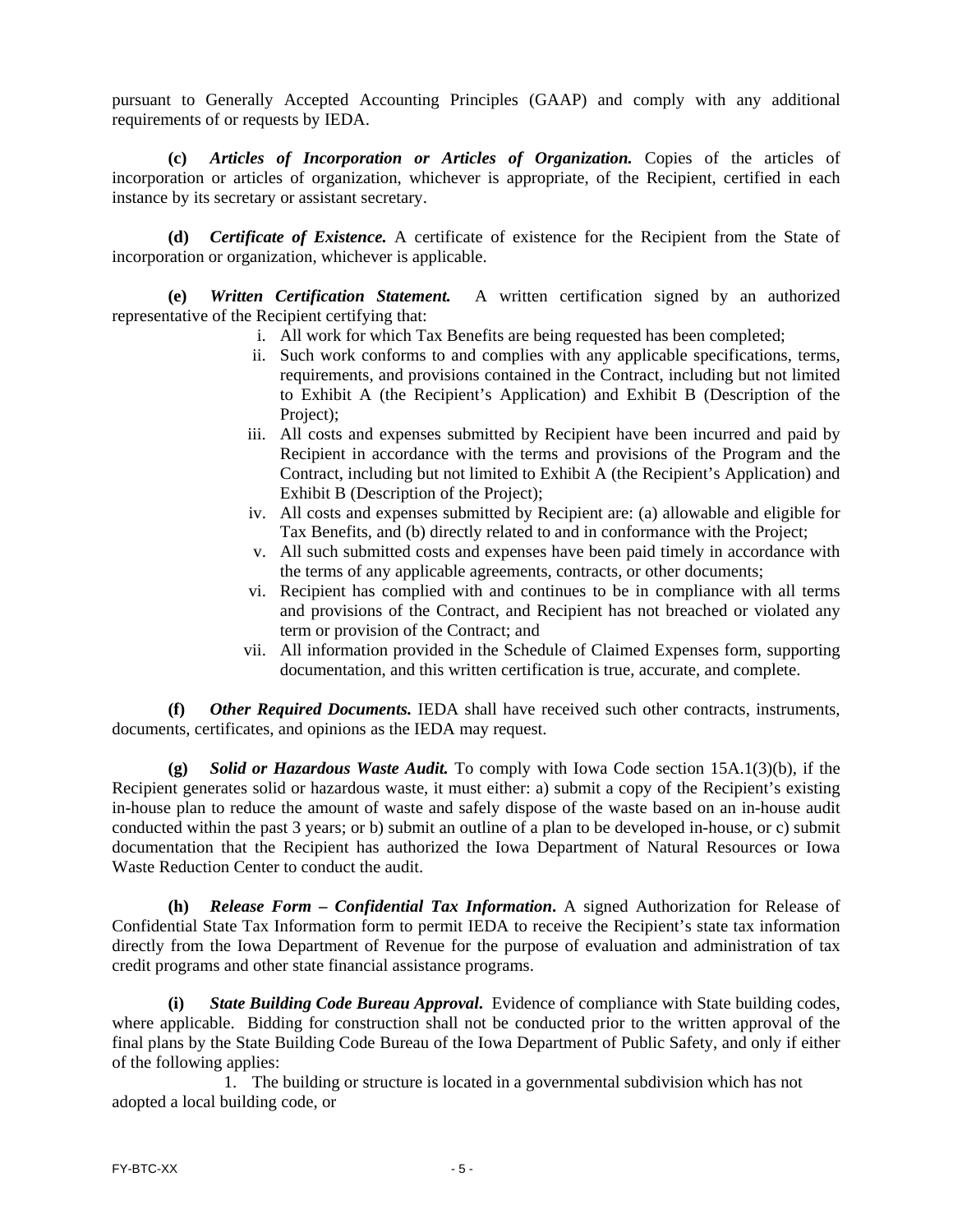2. The building or structure is located in a governmental subdivision which has adopted a building code, but the building code is not enforced.

**4.5 Suspension, Reduction or Delay of Issuance of Tax Credit Certificate, or Authorization of Tax Benefits.** Any one or more of the following shall be grounds for IEDA to suspend, delay, reduce, revoke, and/or terminate the Tax Benefits or delay the issuance of a Tax Credit Certificate:

**(a)** *Unremedied event of default.* The occurrence of an Event of Default (as defined in this Contract).

**(b)** *Reduction, discontinuance or alteration of state funding/programs***.** Any termination, reduction, or delay of funds or Tax Benefits available under the Program due, in whole or in part, to (i) lack of, reduction in, or a deappropriation of revenues or Tax Benefits previously appropriated or authorized for this Contract or (ii) any reason beyond the IEDA's control may, in the IEDA's sole discretion, result in the suspension, reduction, delay, revocation, and/or termination of Tax Benefits to the Recipient.

### *ARTICLE 5: Outstanding Tax Liabilities*

**5.1** Tax benefits awarded under this contract cannot be used to satisfy the Recipient's outstanding state or local tax liability. If the Recipient has an outstanding Iowa tax liability, the IEDA shall not issue a tax credit certificate to Recipient until all such liabilities have been satisfied. The IEDA reserves the right to require submission of any and all information necessary to demonstrate that Recipient is current with all Iowa tax obligations.

### *ARTICLE 6: Covenants of the Recipient*

For the duration of this Contract, the Recipient covenants to IEDA as follows:

**6.1 Project Performance Obligations.** By the Project Completion Date, Recipient shall complete the Project and comply with all other performance requirements described in this Contract. The Recipient shall promptly provide IEDA with written notice of any major changes that would impact the success of the Project. The Recipient shall continue to meet and maintain all statutory, regulatory, and contractual eligibility requirements for the Tax Benefits made available under this Contract.

**6.2 Taxes.** The Recipient shall duly pay and discharge all taxes, rates, assessments, fees and governmental charges upon or against its properties, in each case before the same become delinquent and before penalties accrue thereon.

**6.3 Maintenance of Properties.** The Recipient shall maintain, preserve, and keep its properties related to the Project in good repair, working order and condition (ordinary wear and tear excepted) and will from time to time make all needful and proper repairs, renewals, replacements, additions and betterments thereto so that at all time the efficiency thereof shall be fully preserved and maintained in accordance with prudent business practices.

**6.4 No Changes in the Project.** The Recipient shall not materially change the Project as described in the Recipient's approved application for funding, Exhibit A of this Contract, unless approved in writing by IEDA prior to the change.

**6.5 Changes in Recipient Ownership, Structure and Control.** The Recipient shall not materially change the ownership, structure, or control of the business if it would adversely affect the Project.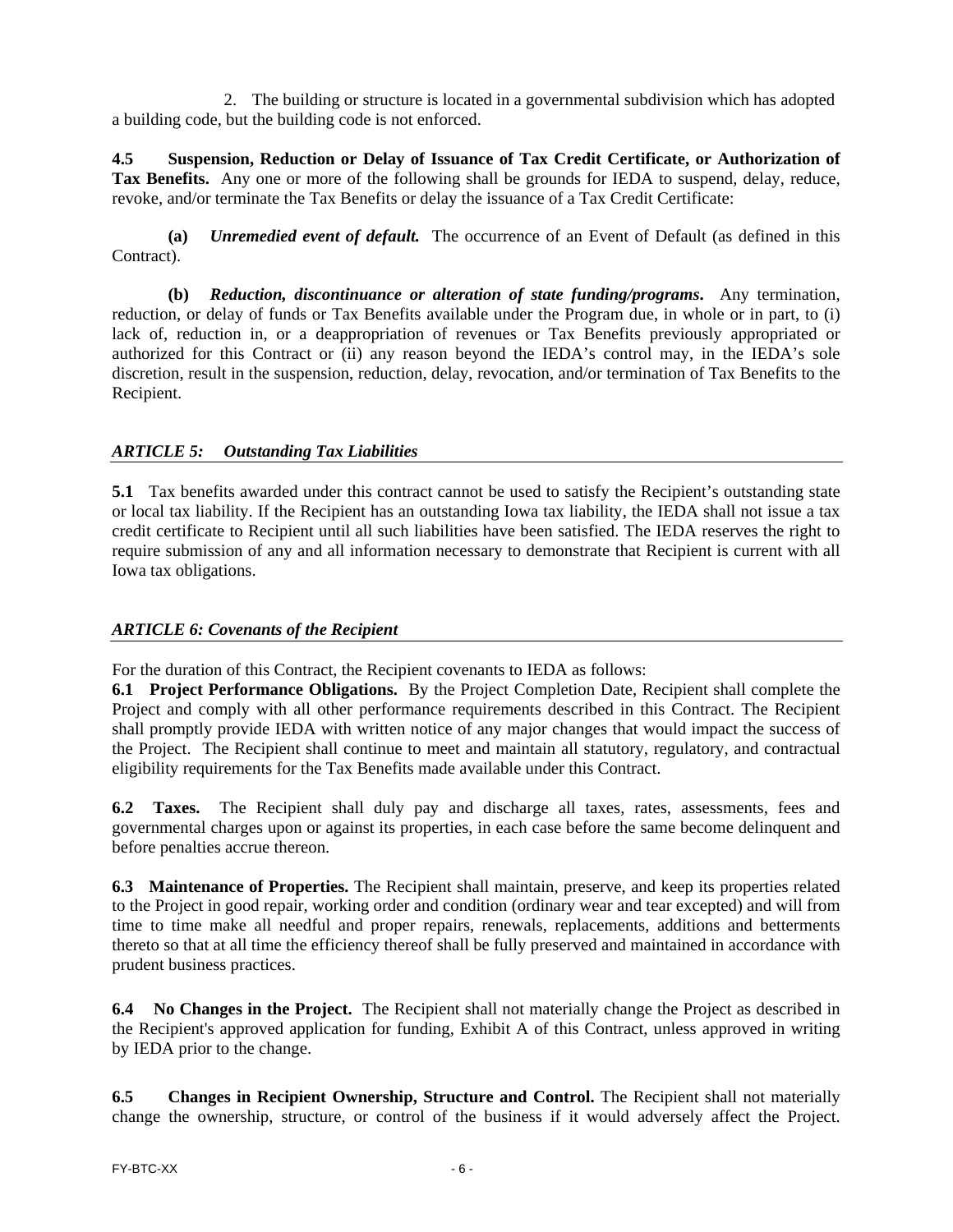Recipient shall provide IEDA with advance notice of any proposed changes in ownership, structure, or control. The materiality of the change and whether or not the change affects the Project shall be as reasonably determined by IEDA.

**6.6 Required Reports.** The Recipient shall prepare, sign, and submit all documents and information described in Article 4.4 of this Contract, within 30 days of the Project Completion Date. In addition, IEDA reserves the right to require more frequent submission of reports if, in the opinion of the IEDA, more frequent submissions would provide needed information about Recipient's Project performance, or if necessary in order to meet requests from the Iowa General Assembly, the Department of Management, the Governor's office, the Iowa Department of Public Safety, the Iowa Division of Criminal Investigation, or the Iowa Attorney General's Office.

**6.7 Compliance with Laws.** The Recipient will comply in all material respects with the requirements of all federal, state, and local laws, rules, regulations and orders applicable to or pertaining to the Project including, but not limited to, all applicable environmental, hazardous waste or substance, toxic substance, and underground storage laws and regulations, and the Recipient will obtain any permits, licenses, buildings, improvements, fixtures, equipment or its property required by reason of any applicable environmental, hazardous waste or substance, toxic substance or underground storage laws or regulations. The Recipient shall comply in all material respects with all applicable federal, state, and local laws, rules, ordinances, regulations and orders applicable to the prevention of discrimination in employment, including the administrative rules of the Iowa Department of Management and the Iowa Civil Rights Commission which pertain to equal employment opportunity and affirmative action. The Recipient shall comply in all material respects with all applicable federal, state and local laws, rules, ordinances, regulations and orders applicable to worker rights and worker safety, including but not limited to laws, rules, ordinances, regulations, and orders regarding wages, hours, child labor, workers' compensation, unemployment insurance, and payroll taxes. The Recipient is subject to and shall comply with IEDA's administrative rules for the Program.

**6.8 Inspection and Audit.** The Recipient shall permit the IEDA and its duly authorized representatives, at such times and intervals as the IEDA may designate, to:

- (a) Conduct site visits and inspect the Project.
- (b) Audit financial records related to the Project.

(c) Examine and make copies of any books of accounts and other financial records related to the Project.

(d) Discuss the affairs, finances and accounts of the Recipient with, and to be advised as to the same by, its officers, and independent public accountants. By this provision, the Recipient authorizes its officers and accountants to discuss with the IEDA and the IEDA's duly authorized representatives the finances and affairs of the Recipient.

### **6.9 Maintenance and Retention of Records.**

**(a) Maintain Accounting Records.** The Recipient is required to maintain all books, records, and all other evidence pertaining to the Project and this Contract **(hereinafter "the Records")** in accordance with generally accepted accounting principles and such other procedures specified by IEDA.

**(b) Access to Records.** The Records shall be available at all times, and made available to IEDA and its designees at places and times designated by IEDA, for the duration of this Contract and any extensions thereof. Recipient shall make the Records available to: (i) IEDA, (ii) IEDA's internal or external auditors, agents, or designees; (iii) the Auditor of the State of Iowa, the Attorney General of the State of Iowa, (iv) the Iowa Division of Criminal Investigations and any other applicable law enforcement agencies.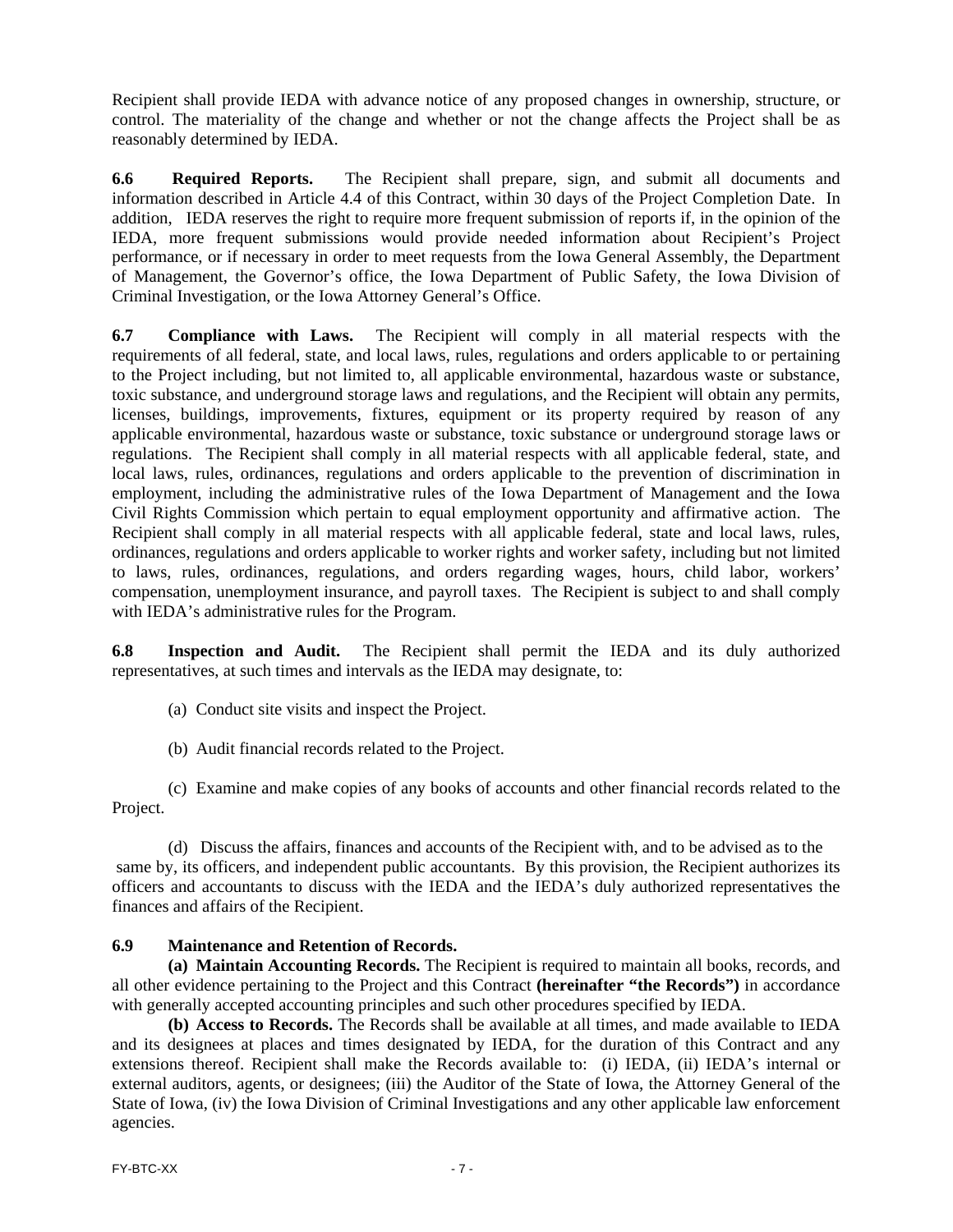**(c) Records Retention Period.** Recipient shall retain the Records for a period of three (3) years from the Contract End Date, unless the records are the subject of an audit, investigation, or administrative or legal proceeding. In those instances, the records shall be retained until the audit, investigation, or proceeding has been resolved.

**6.10 Required Notices from Business to IEDA.** The Recipient shall promptly provide IEDA with written notice of any major changes that would impact the success of the Project. In addition, the Recipient shall promptly notify IEDA of the initiation of any claims, lawsuits, bankruptcy proceedings or other proceedings brought against the Recipient or any other person or business entity that would adversely impact the Project.

**6.11 Indemnification.** The Recipient shall indemnify, defend, and hold harmless the State Actors from and against all losses, liabilities, penalties, fines, damages and claims (including taxes), and all related costs and expenses (including reasonable attorneys' fees and disbursements and costs of investigation, litigation, settlement, judgments, interest and penalties), arising from or in connection with any of the following:

(a) Any claim, demand, action, citation, or legal proceeding arising out of or resulting from the Project;

(b) Any claim, demand, action, citation, or legal proceeding arising out of or resulting from a breach by the Recipient of any representation, warranty or covenant made by the Recipient in this Contract;

(c) Any claim, demand, action, citation, or legal proceeding arising out of or related to occurrences that the Recipient is required to insure against as provided for in this Contract; and

(d) Any claim, demand, action, citation, or legal proceeding which results from an act or omission of the Recipient or any of their agents in its or their capacity as an employer of a person.

**6.12 Release.** Recipient shall release, discharge, and relinquish the State Actors from any liability arising from or related to the termination, suspension, reduction, or delay of Tax Benefits under this Contract or under the Program, including but not limited to any liability arising from or related to any: (i) losses, (ii) damages (including but not limited to amounts associated with loss of prospective profits, revenues, anticipated sales or rents, or goodwill), (iii) expenses and investments (including but not limited to expenditures, investments, loans, financings or commitments made or entered into by Recipient in connection with this Contract), (iv) costs, penalties, fines, and charges (including but not limited to any damages, fines, penalties, chargers or other amounts resulting from Recipient's failure to comply with any applicable federal, state, and local laws, rules, ordinances, codes, regulations, and orders), (v) settlement amounts, (vi) fees (including but not limited to attorney fees and other professional fees), (vii) judgments,  $(viii)$  actions,  $(ix)$  tax credit claims, or  $(x)$  any other claims

**6.13 Nonassignment.** The Recipient shall not assign this Contract without the written consent of the IEDA.

**6.14 Repayment of Unallowable Costs.** Recipient shall repay any Tax Benefits claimed that are determined by IEDA, its auditors, agents, or designees, the Auditor of State, the Iowa Department of Revenue, the Iowa Attorney General's Office, or similar authorized governmental entity to be unallowable under the terms of this Contract.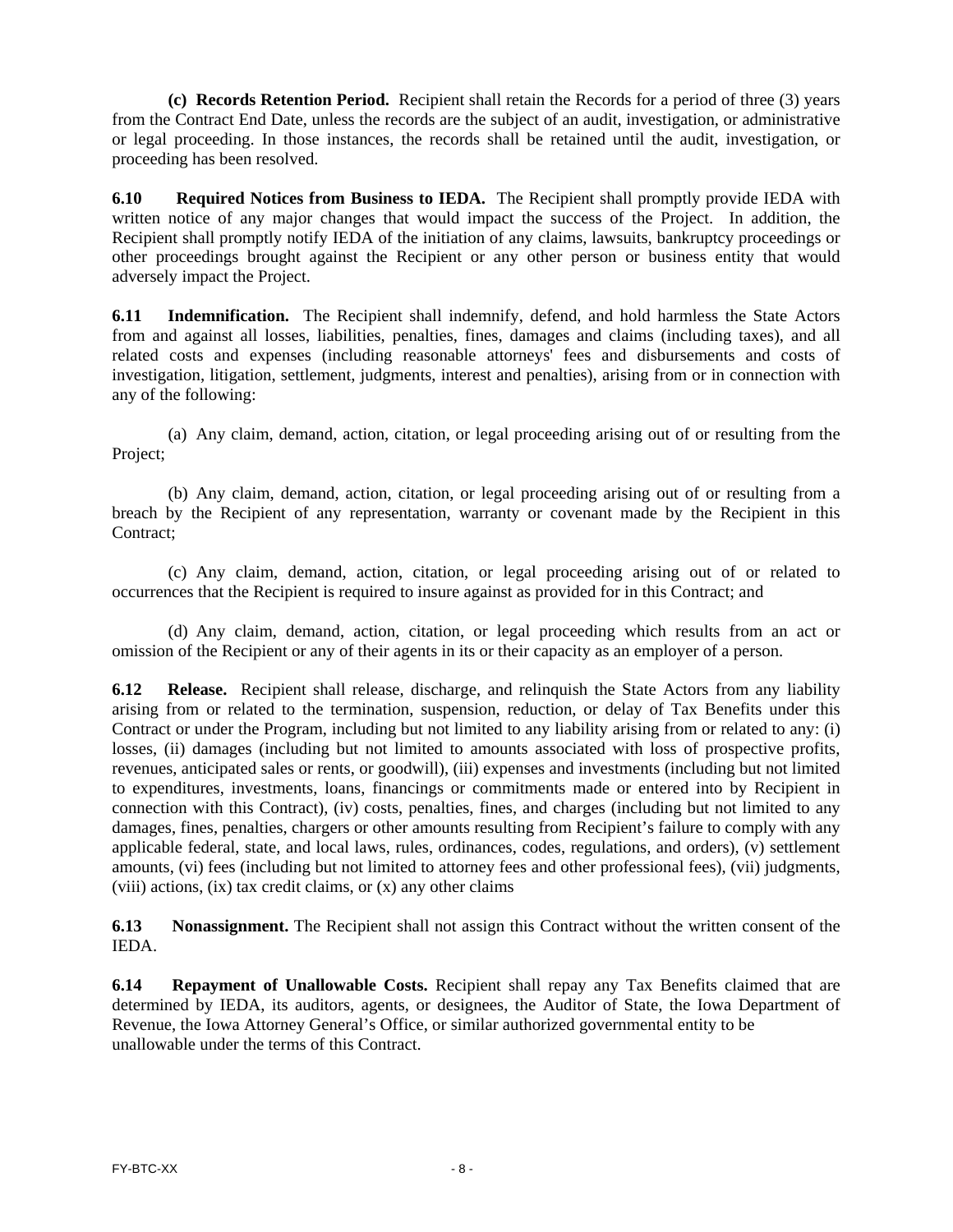#### *ARTICLE 7: Default*

An unremedied Event of Default can result in termination of this Contract and repayment of the value of the Tax Benefits actually received, plus applicable default interest and costs.

**7.1 Events of Default.** Any one or more of the following shall constitute an *"Event of Default"*  under this Contract:

(a) *Noncompliance with Contract.* Failure to observe or perform any provision of this Contract; or

(b) *Material Misrepresentation.* Any representation or warranty made by the Recipient in this Contract or in any statement or certificate furnished by it pursuant to this Contract proves untrue in any material respect as of the date of the issuance or making thereof, including but not limited to a representation or warranty in one of the following statements or certificates: (i) the reports described by Section 4.4. of this Contract, (ii) the statements made in Exhibit A, (iii) the statements in Recipient's Application, or (iv) any other statement made in connection with this Contract,; or

(c) *Judgment Over \$100,000.* Any judgment or judgments, writ or writs or warrant or warrants of attachment, or any similar process or processes in an aggregate amount in excess of \$100,000 shall be entered or filed against the Recipient or against any of its property and remains unvacated, unbonded or unstayed for a period of 30 days; or

(d) *Adverse Change in Financial Condition*. Any change shall occur in the financial condition of the Recipient which would have a material adverse effect on the ability of the Recipient to perform under this Contract; or

(e) *Bankruptcy or Similar Proceedings Initiated.* Either the Recipient shall: (i) have entered involuntarily against it an order for relief under the United States Bankruptcy Code, as amended; (ii) not pay, or admit in writing its inability to pay, its debts generally as they become due; (iii) make an assignment for the benefit of creditors; (iv) apply for, seek, consent to, or acquiesce in, the appointment of a receiver, custodian, trustee, examiner, liquidator or similar official for it or any substantial part of its property; (v) institute any proceeding seeking to have entered against it an order for relief under the United States Bankruptcy Code as amended, to adjudicate it insolvent, or seeking dissolution, winding up, liquidation, reorganization, arrangement, adjustment or composition of it or its debts under any law relating to bankruptcy, insolvency or reorganization or relief of debtors or fail to file an answer or other pleading denying the material allegations of any such proceeding filed against it; or (vi) fail to contest in good faith any appointments or proceeding described in Section 7.1(f) of this Contract; or

(f) *Appointment of Officials.* A custodian, receiver, trustee, examiner, liquidator or similar official shall be appointed for either the Recipient or any substantial part of any of its respective property, or a proceeding described above shall be instituted against either the Recipient and such appointment continues undischarged or such proceeding continues undismissed or unstayed for a period of sixty (60) days; or

(g) *Insecurity.* IEDA shall in good faith deem itself insecure and believes, after consideration of all the facts and circumstances then existing, that the satisfaction of the obligations under this Contract, or the performance of or observance of the covenants in this Contract, is or will be materially impaired; or

(h) *Failure to Submit Required Reports.* The Recipient fails to submit complete reports by the required due dates as outlined in Articles 4 and 6; or

(i) *Failure to Maintain Program Eligibility Requirements.* Recipient fails to maintain a statutory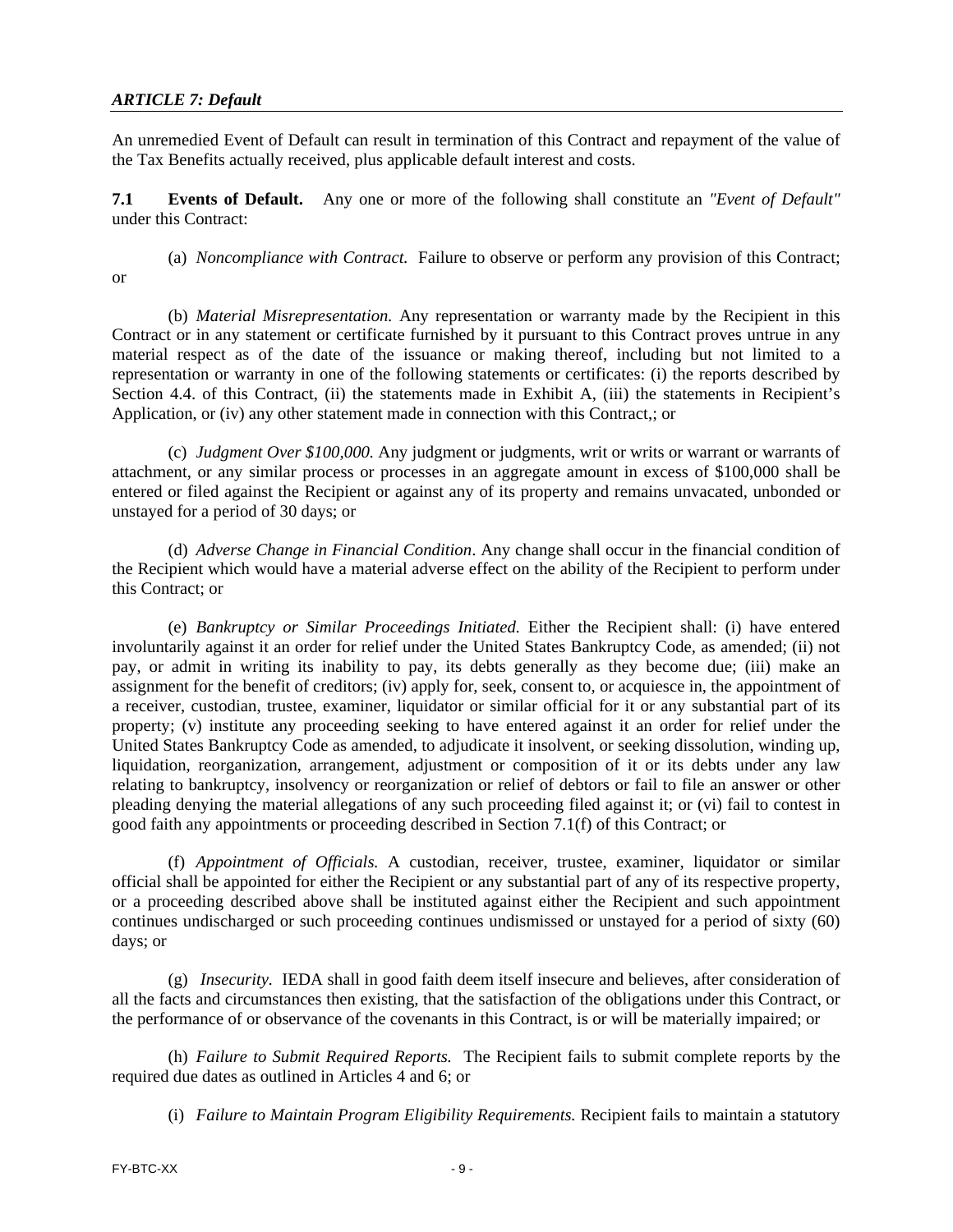or regulatory eligibility requirement for Tax Benefits made available under this Contract; or

(j) *Noncompliance with Another State Contract*. Failure to observe or perform any provision of any other contract between the Recipient and the State; or

(k) *Noncompliance with Any Other Project-Related Contract*. Failure to observe or perform any provision of any contract arising from or related to the Project, regardless of who is a party to such contract; or

(l) *Failure to Comply with Program Statute or Rules*. Failure to comply with Program statutes or administrative rules.

**7.2 Notice of Default and Opportunity to Cure.** If IEDA believes an Event of Default has occurred under this Contract, IEDA shall issue a written Notice of Default to the Recipient, setting forth the nature of the alleged default in reasonable specificity, and providing therein a reasonable period time, which shall not be fewer than thirty (30) days from the date of the Notice of Default, in which the Recipient shall have an opportunity to cure. Notwithstanding anything in this Section 7.2 or this Contract to the contrary, if IEDA determines that cure is not possible or feasible, IEDA may immediately deem the Recipient in default under the Contract.

**7.3 Remedies Available to IEDA.** When an Event of Default has occurred and is not cured within the allowable time period, IEDA may, after written notice to Recipient:

- (a) Terminate this Contract.
- (b) Revoke the authorized Tax Benefits.
- (c) Reduce the authorized Tax Benefits.
- (d) Require full repayment of all or a portion the value of Tax Benefits received.

**7.4 Default Interest Rate.** If an Event of Default occurs and remains uncured, a default interest rate of 10% APR compounded monthly shall apply to repayment of amounts due under this Contract. The default interest rate shall accrue from the first date Tax Benefits are claimed.

**7.5 Expenses.** The Recipient agrees to pay to the IEDA all expenses, costs, and fees incurred or paid by IEDA in connection with any Default or Event of Default by the Recipient or in connection with the enforcement of any of the terms of this Contract, including but not limited to audit expenses, attorneys' fees, and court costs

#### *ARTICLE 8: Representations and Warranties*

The Recipient represents and warrants to IEDA as follows:

**8.1 Organization and Qualifications.** The Recipient is duly organized, validly existing and in good standing under the state of its incorporation or organization, whichever is applicable. The Recipient has full and adequate power to own its property and conduct its business as now conducted, and is duly licensed or qualified and in good standing in each jurisdiction in which the nature of the Recipient conducted by it or the nature of the property owned or leased by it requires such licensing or qualifying, except where the failure to so qualify would not have a material adverse effect on the Recipient's ability to perform its obligations under the Program and the Contract.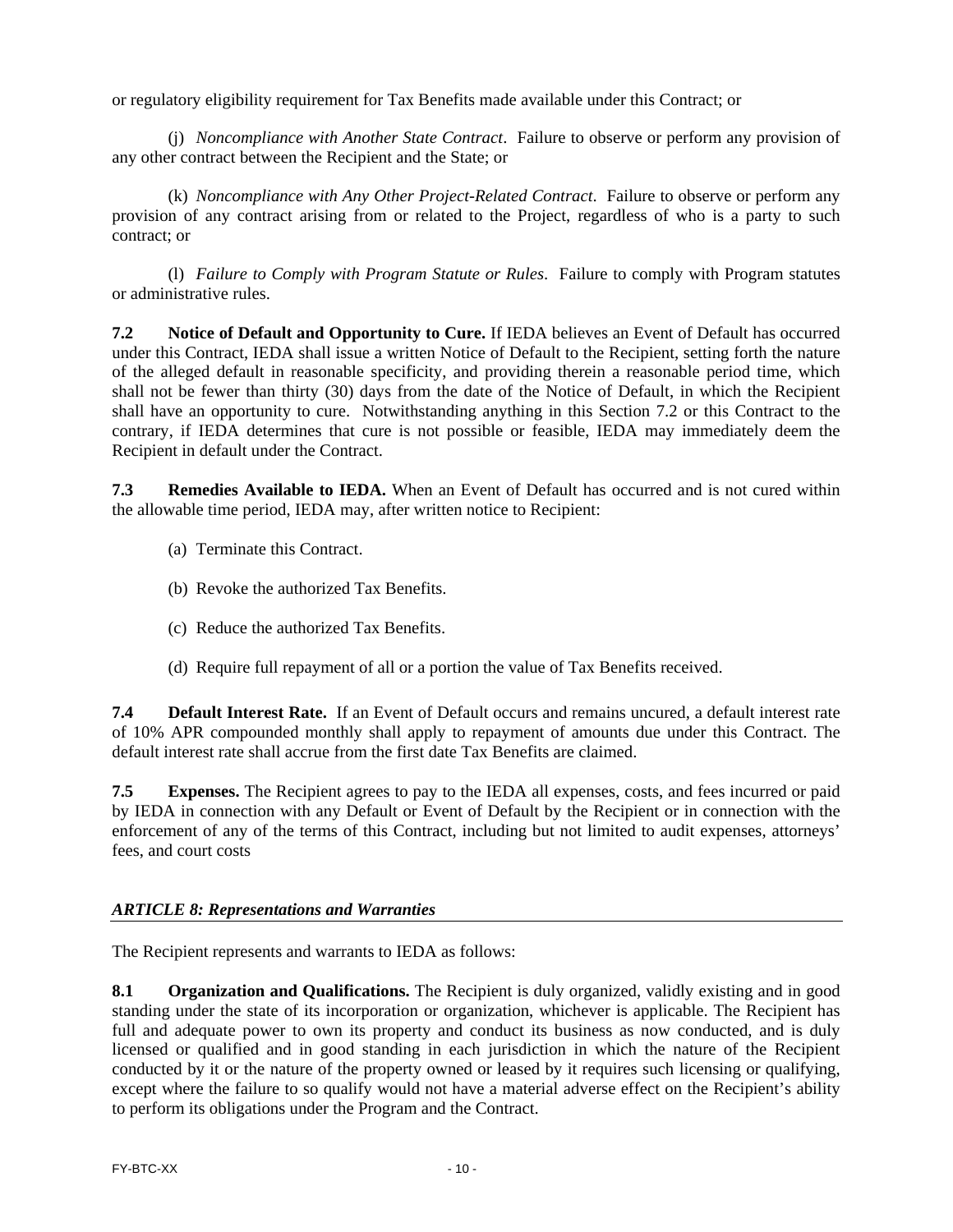**8.2 Authority and Validity of Obligations.** The Recipient has full right and authority to enter into this Contract. The person signing this Contract has full authority on behalf of Recipient to sign this contract and perform each and all of the obligations under the Contract. The Contract delivered by the Recipient has been duly authorized, executed, and delivered by the Recipient and constitutes the valid and binding obligations of the Recipient and is enforceable in accordance with its terms. This Contract and related documents do not contravene any provision of law or any judgment, injunction, order, or decree binding upon the Recipient or any provision of the Recipient's formation or incorporation documents, contravene or constitute a default under any covenant, indenture, or contract of or effecting the Recipient or any of its properties.

**8.3 Financial Reports.** The Recipient has no contingent liabilities which are material to it, other than as indicated on financial statements furnished to IEDA. Such financial statements are and shall be in conformity with GAAP applied on a consistent basis.

**8.4 No Material Adverse Change.** Since the Award Date and to the knowledge of the Recipient, there has been no material adverse change in the condition of the Recipient (financial or otherwise) or the prospects of the Recipient that would adversely affect the Project.

**8.5 Full Disclosure; Recipient's Application.** The statements and other information furnished to the IEDA by Recipient in its application and in connection with the negotiation of this Contract do not contain any untrue statements of a material fact or omit a material fact necessary to make the material statements contained herein or therein not misleading. The IEDA acknowledges that as to any projections furnished to the IEDA, the Recipient only represents that the same were prepared on the basis of information and estimates it believed to be reasonable.

**8.6 Trademarks, Franchises and Licenses.** The Recipient owns, possesses, or has the right to use all necessary patents, licenses, franchises, trademarks, trade names, trade styles, copyrights, trade secrets, know how and confidential commercial and proprietary information to conduct its business as now conducted and complete the Project, without known conflict with any patent, license, franchise, trademark, trade name, trade style, copyright or other proprietary right of any other Person. As used in this Contract, "*Person"* means an individual, partnership, corporation, association, trust, unincorporated organization, or any other entity or organization, including a government or agency or political subdivision thereof.

**8.7 Governmental Authority and Licensing.** The Recipient has received all licenses, permits, and approvals of all Federal, state, local, and foreign governmental authorities, if any, necessary to conduct its business and complete the Project, in each case where the failure to obtain or maintain the same could reasonably be expected to have a material adverse effect. No investigation or proceeding which, if adversely determined, could reasonably be expected to result in revocation or denial of any material license, permit, or approval is pending or, to the knowledge of the Recipient threatened.

**8.8 Litigation and Other Controversies.** There is no litigation or governmental proceeding pending, nor to the knowledge of the Recipient threatened, against the Recipient which if adversely determined would result in any material adverse change in Recipient or it financial condition, properties, or operations, nor is the Recipient aware of any existing basis for any such litigation or governmental proceeding.

**8.9 Good Title.** The Recipient has good and defensible title (or valid leasehold interests) to all of its property involved with the Project reflected on the most recent balance sheets furnished to the IEDA (except for sales of assets in the ordinary course of business).

**8.10 Taxes.** All tax returns required to be filed by the Recipient in any jurisdiction have, in fact, been filed, and all taxes, assessments, fees and other governmental charges upon the Recipient or upon any of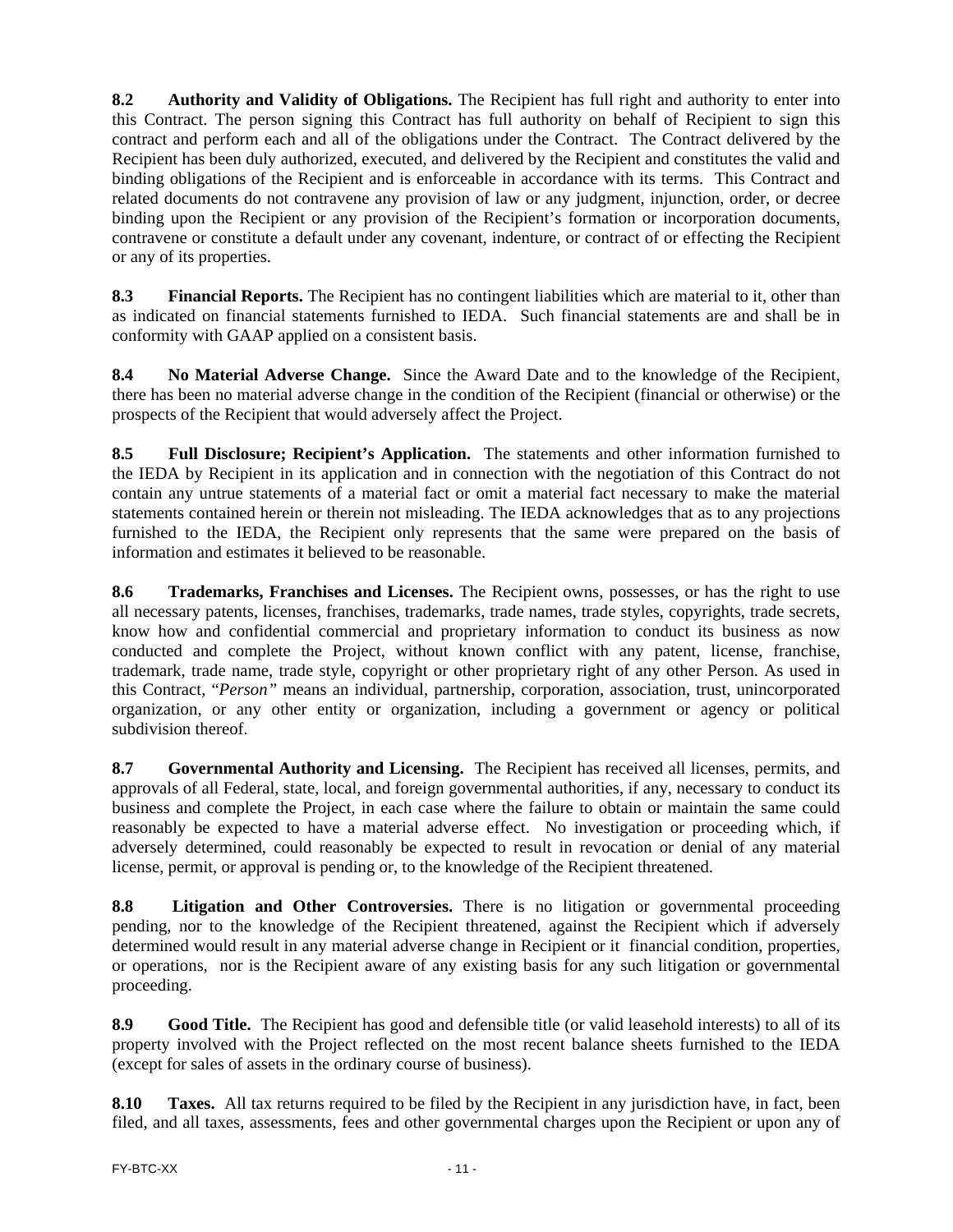its property, income or franchises, which are shown to be due and payable in such returns, have been paid, except such taxes, assessments, fees and governmental charges, if any, as are being contested in good faith and by appropriate proceedings which prevent enforcement of the matter under contest and as to which adequate reserves established in accordance with GAAP have been provided. The Recipient knows of no proposed additional tax assessment against it for which adequate provisions in accordance with GAAP have not been made on its accounts. Adequate provisions in accordance with GAAP for taxes on the books of the Recipient have been made for all open years, and for their current fiscal period.

**8.11 Other Contracts.** The Recipient is not in default under the terms or any covenant, indenture or contract of or affecting either the Recipient or any of its properties, which default, if uncured, would have a material adverse effect on the Recipient or its financial condition, properties, or operations.

**8.12 No Default.** No Default or Event of Default, as defined in Article 7, has occurred or is continuing.

**8.13 Compliance with Laws.** The Recipient is in compliance with the requirements of all federal, state and local laws, rules and regulations applicable to or pertaining to the operations of the Recipient and its completion of the Project and laws and regulations establishing quality criteria and standards for air, water, land and toxic or hazardous wastes or substances, non-compliance with which could have a material adverse effect on the Project or financial condition, properties, business or operations of the Recipient. The Recipient has not received notice to the effect that its operations are not in compliance with any of the requirements of applicable federal, state or local environmental or health and safety statutes and regulations or are the subject of any governmental investigation evaluating whether any remedial action is needed to respond to a release of any toxic or hazardous waste or substance into the environment, which non-compliance or remedial action could have a material adverse effect on the financial condition, properties, business or operations of the Recipient.

**8.14 Effective Date of Representations and Warranties.** The warranties and representations of this Article are made as of the Contract Effective Date and shall be deemed to be renewed and restated by the Recipient at the time the Recipient submits information under Article 4 to receive a Tax Credit Certificate and at the time Tax Benefits are claimed by the Recipient or any transferee of the Tax Benefits.

### *ARTICLE 9: Limitation of Liability*

**9.1** Limitation of Liability. Recipient acknowledges and agrees that the maximum potential liability of IEDA arising from or related to the Project or this Contract is for the Tax Benefits described in Section 3.1 of this Contract. IEDA shall not, under any circumstances, be obligated financially under the Program and this Contract except to award Tax Benefits pursuant to the Program and the Contract. Other than the Tax Benefits awarded pursuant to the terms of the Program and the Contract, the State Actors as defined in Section 2.10 of this Contract shall not, under any circumstances, be liable for any: (i) losses,

(ii) damages (including but not limited to amounts associated with loss of prospective profits, revenues, anticipated sales or rents, or goodwill), (iii) expenses and investments (including but not limited to expenditures, investments, loans, financings or commitments made or entered into by Recipient in connection with this Contract), (iv) costs, penalties, fines, and charges (including but not limited to any damages, fines, penalties, chargers or other amounts resulting from Recipient's failure to comply with any applicable federal, state, and local laws, rules, ordinances, codes, regulations, and orders), (v) settlement amounts, (vi) fees (including but not limited to attorney fees and other professional fees), (vii) judgments, (viii) actions, (ix) tax credit claims, or (x) any other claims.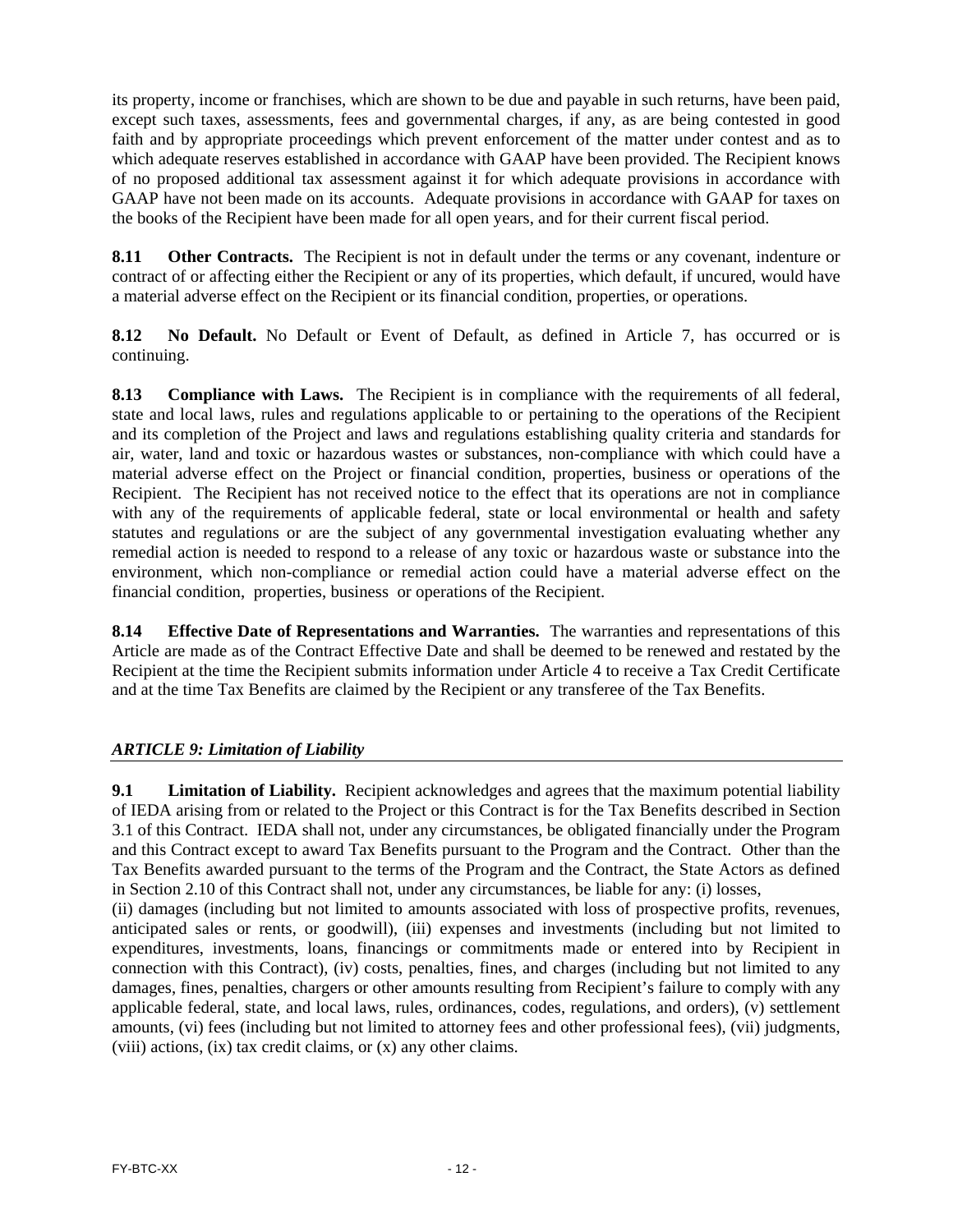#### *ARTICLE 10: Miscellaneous*

**10.1 State of Iowa Recognition.** If the Project involves construction and there is signage recognizing the financial contributions made to the Project the Recipient agrees to include the Iowa Economic Development Authority on the list of entities providing assistance. For example, a sign or plaque indicating that the Project was funded in part by an Award from the State of Iowa, Iowa Economic Development Authority.

#### **10.2 Choice of Law and Forum; Governing Law.**

**(a).** The laws of the State of Iowa shall govern and determine all matters arising out of or in connection with this Agreement without regard to the choice of law provisions of Iowa law or any other principles of conflicts of law.

**(b).** In the event any proceeding of a quasi-judicial or judicial nature is commenced in connection with this Agreement, the proceeding shall be brought in Des Moines, Iowa, in Polk County District Court for the State of Iowa, if such court has jurisdiction. If however, such court lacks jurisdiction and jurisdiction lies only in a United States District Court, the matter shall be commenced in the United States District Court for the Southern District of Iowa, Central Division.

**(c).** Nothing in this Agreement shall be construed as waiving any immunity to suit or liability, in state or federal court, which may be available to the State Actors as defined in Section 2.10 of this Contract.

**10.3 Contract Amendments.** Neither this Contract nor any documents incorporated by reference in connection with this Contract, may be changed, waived, discharged or terminated orally, but only as provided below:

(a) *Writing required.* The Contract may only be amended if done so in writing and signed by the Recipient and IEDA. Examples of situations requiring an amendment include, but are not limited to, time extensions, budget revisions, and significant alterations of existing activities or beneficiaries.

(b) *IEDA review.* Requests to amend this Contract shall be processed by IEDA in compliance with the IEDA Board's rules and procedures applicable to contract amendments.

**10.4 Notices.** Except as otherwise specified herein, all notices hereunder shall be in writing (including, without limitation by fax) and shall be given to the relevant party at its address, e-mail address, or fax number set forth below, or such other address, e-mail address, or fax number as such party may hereafter specify by notice to the other given by United States mail, by fax or by other telecommunication device capable of creating a written record of such notice and its receipt. Notices hereunder shall be addressed:

> To the Recipient at: Awardee Name contact name Street Address City State Zip

E-mail: email address Telephone: phone # Facsimile: fax #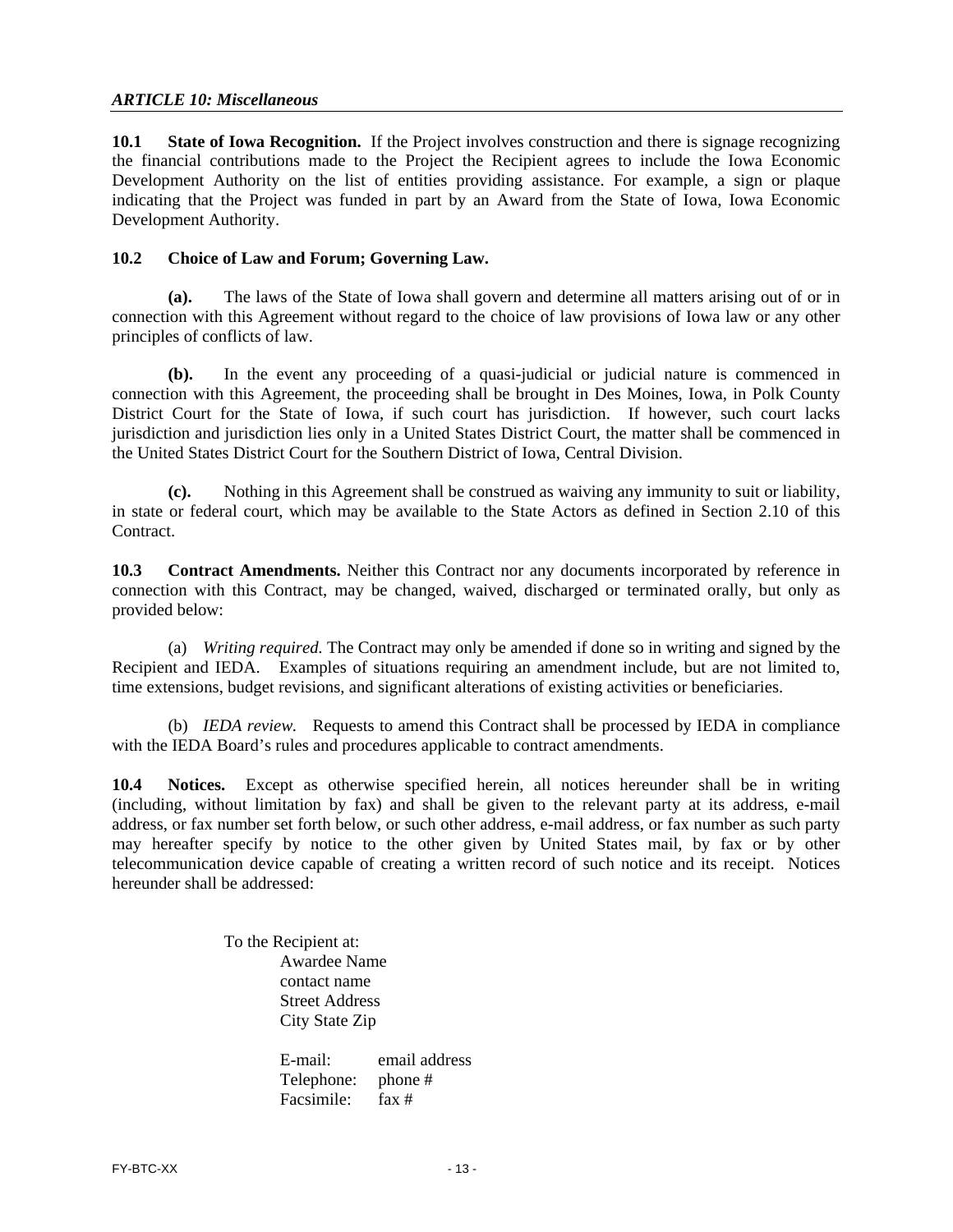To the IEDA at: Iowa Economic Development Authority 200 East Grand Avenue Des Moines, Iowa 50309 Attention: Matt Rasmussen, Program Manager

> E-mail: matt.rasmussen@iowa.gov Telephone: 515.725.3126 Facsimile: 515.725.3010

Each such notice, request or other communication shall be effective (i) if given by facsimile, when such facsimile is transmitted to the facsimile number specified in this Article and a confirmation of such facsimile has been received by the sender, (ii) if given by e-mail, when such e-mail is transmitted to the email address specified in this Article and a confirmation of such e-mail has been received by the sender, (iii) if given by mail, five (5) days after such communication is deposited in the mail, certified or registered with return receipt requested, addressed as aforesaid or (iv) if given by any other means, when delivered at the addresses specified in this Article.

**10.5 Headings.** Article headings used in this Contract are for convenience of reference only and are not a part of this Contract for any other purpose.

**10.6 Final Authority.** The IEDA shall have the authority to reasonably assess whether the Recipient has complied with the terms of this Contract. Any IEDA determinations with respect to compliance with the provisions of this Contract shall be deemed to be final determinations pursuant to Iowa Code Chapter 17A, Iowa Administrative Procedure Act.

**10.7 Waivers.** No waiver by IEDA of any default hereunder shall operate as a waiver of any other default or of the same default on any future occasion. No delay on the part of the IEDA in exercising any right or remedy hereunder shall operate as a waiver thereof. No single or partial exercise of any right or remedy by IEDA shall preclude future exercise thereof or the exercise of any other right or remedy.

**10.8 Counterparts.** This Contract may be executed in any number of counterparts, each of which shall be deemed to be an original, but all of which together shall constitute but one and the same instrument.

**10.9 Survival of Representations.** All representations and warranties made herein or in any other Contract document or in certificates given pursuant hereto or thereto shall survive the execution and delivery of this Contract and the other Contract documents and shall continue in full force and effect with respect to the date as of which they were made until all of Recipient's obligations or liabilities under this Contract have been satisfied.

**10.10 Severability of Provisions.** Any provision of this Contract, which is unenforceable in any jurisdiction, shall, as to such jurisdiction, be ineffective to the extent of such unenforceability without invalidating the remaining provisions hereof or affecting the validity or enforceability of such provision in any other jurisdiction. All rights, remedies and powers provided in this Contract or any other Contract document may be exercised only to the extent that the exercise thereof does not violate any applicable mandatory provisions of law, and all the provisions of this Contract and any other Contract document are intended to be subject to all applicable mandatory provisions of law which may be controlling and to be limited to the extent necessary so that they will not render this Contract or any other Contract document invalid or unenforceable.

**10.11 Successors and Assigns.** This Contract shall be binding upon the Recipient and its respective successors and assigns, and shall inure to the benefit of the IEDA and the benefit of their respective successors and assigns.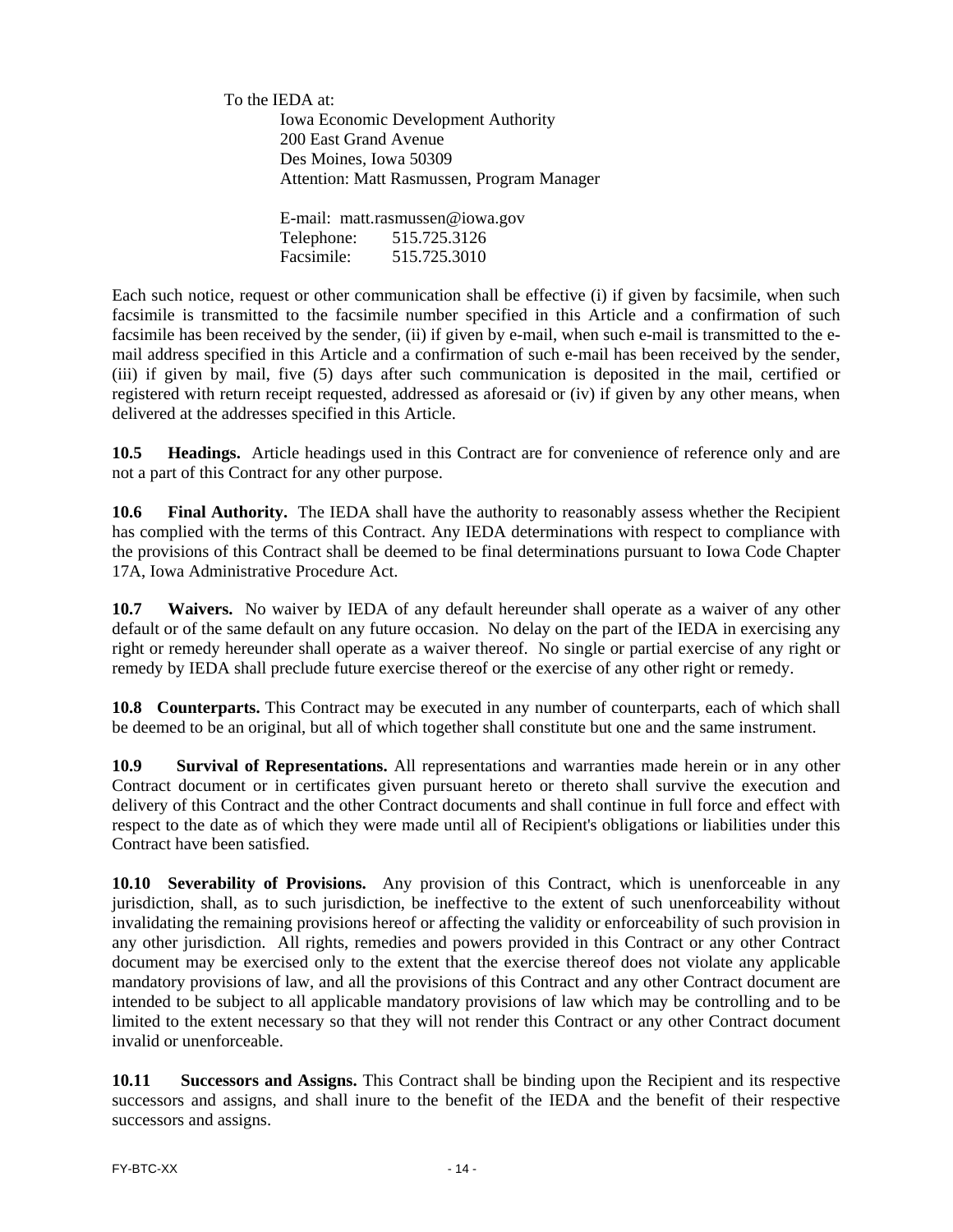**10.12 Nonassignment.** This Contract shall not be assigned, in whole or in part, by Recipient unless approved in writing by IEDA prior to the assignment.

**10.13 Third Party Beneficiaries.** Other than the State Actors as described in this Contract, there are no third-party benefits to this Contract.

**10.14 Documents Incorporated by Reference.** The following documents are incorporated by reference and considered an integral part of this Contract:

- 1. Exhibit A Recipient's Application (on file with IEDA).
- 2. Exhibit B Description of the Project.
- 3. Exhibit C Schedule of Claimed Expenses form.

**10.15 Order of Priority.** In the case of any inconsistency or conflict between the specific provisions of this document and the exhibits, the following order of priority shall control:

- 1. Articles 1 10 of this Contract.
- 2. Exhibit A Recipient's Application (on file with IEDA).
- 3. Exhibit B Description of the Project.
- 4. Exhibit C Schedule of Claimed Expenses form.

**10.16 Complete Integration.** This Contract contains the entire understanding between the Recipient and IEDA relating to the Project and any representations that may have been made before or after the signing of this Contract, which are not contained herein, are nonbinding, void and of no effect. None of the Parties have relied on any such prior representation in entering into this Contract.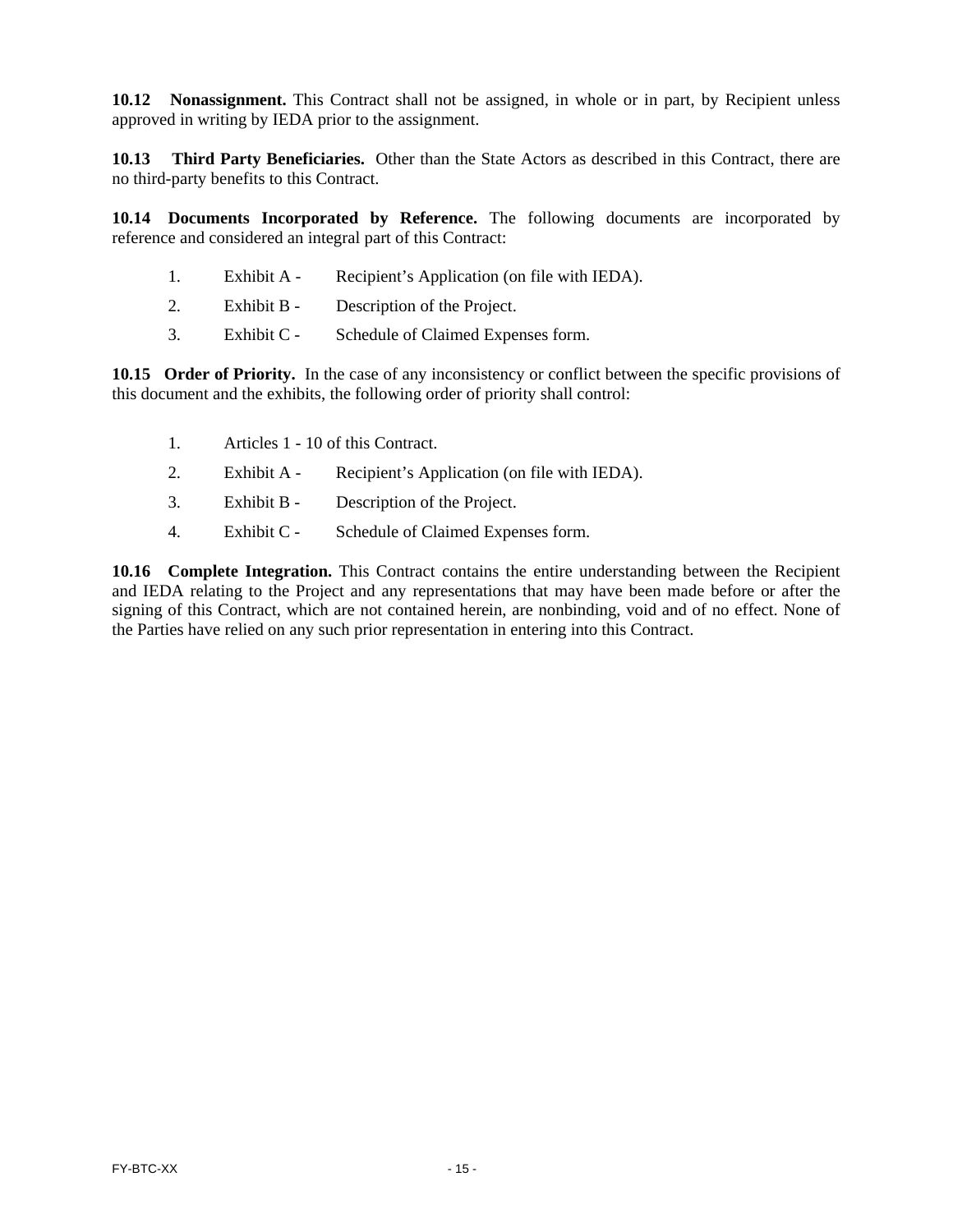#### *EXECUTION*

 IN WITNESS WHEREOF in consideration of the mutual covenants set forth above and for other good and valuable consideration, the receipt, adequacy and legal sufficiency of which are hereby acknowledged, the parties have entered into this Contract and have caused their duly authorized representatives to execute this Contract, effective as of the latest date stated below.

### **FOR IEDA: FOR RECIPIENT:**

BY:

 $\overline{a}$ 

BY:

 $\overline{a}$ 

l

l

Deborah V. Durham, Director

Signature

Printed Name and Title

Date

l

Date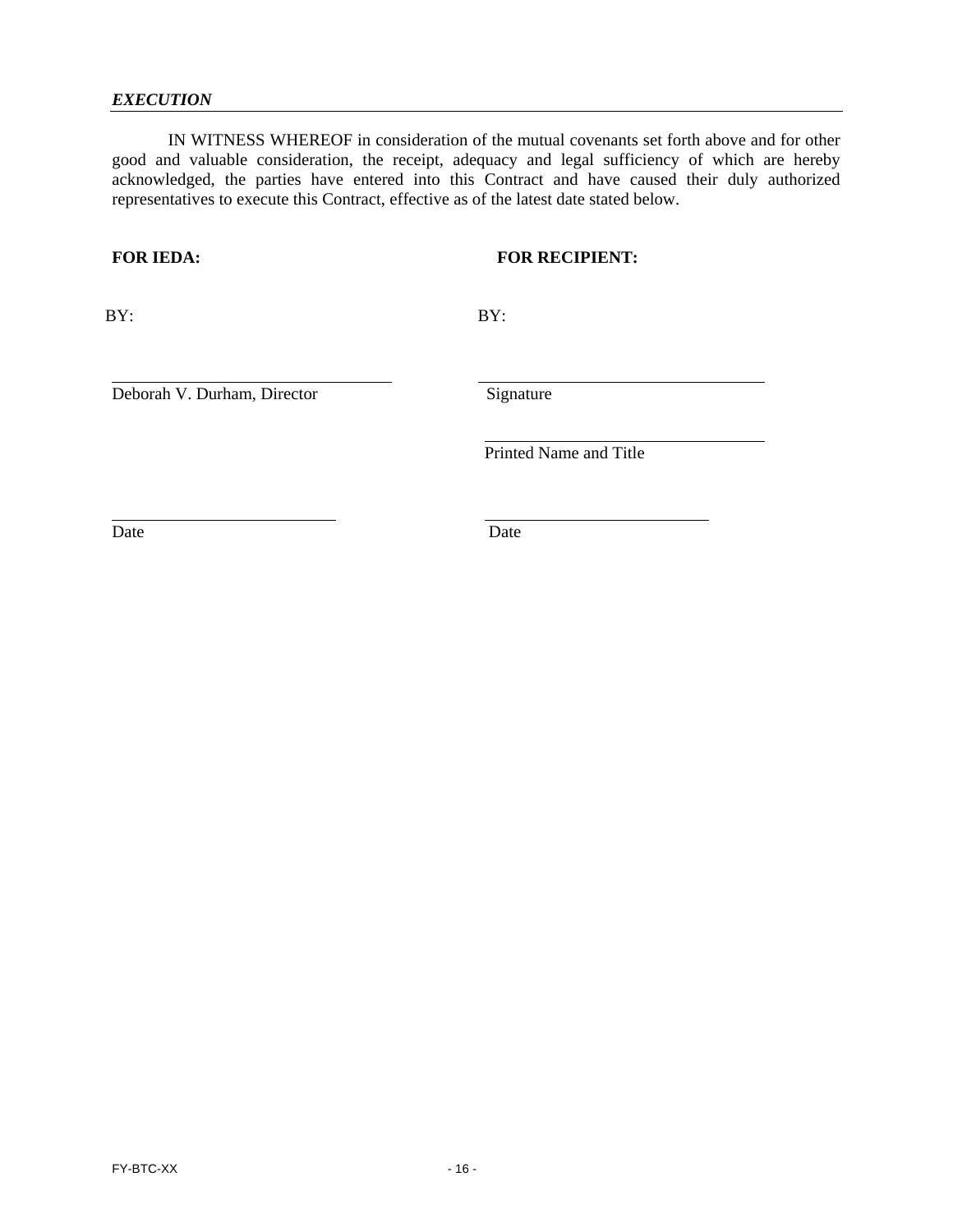# **LIST OF EXHIBITS**

- Exhibit A Recipient's Application (on file with IEDA)
- Exhibit B Description of the Project
- Exhibit C Schedule of Claimed Expenses Form (electronic copy of Schedule of Claimed Expenses Form will be sent to Recipient by IEDA)